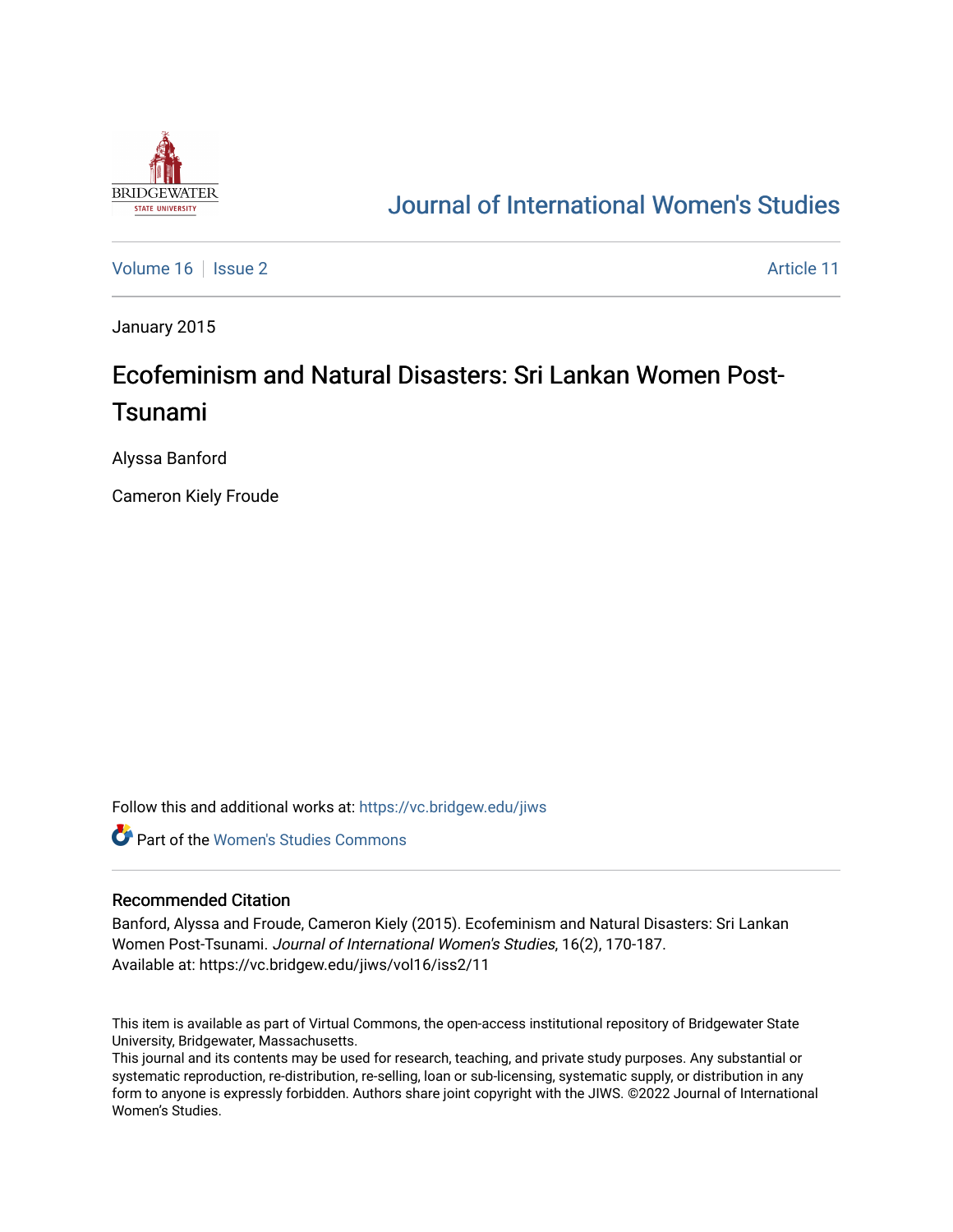#### Banford and Froude: Ecofeminism and Natural Disasters

This journal and its contents may be used for research, teaching and private study purposes. Any substantial or systematic reproduction, re-distribution, re-selling, loan or sub-licensing, systematic supply or distribution in any form to anyone is expressly forbidden. ©2015 Journal of International Women's Studies.

#### **Ecofeminism and Natural Disasters: Sri Lankan Women Post-Tsunami**

By Alyssa Banford<sup>1</sup> and Cameron Kiely Froude<sup>2</sup>

#### **Abstract**

Women experience a host of negative consequences during and after a natural disaster. A variety of feminist theories have been used to explore this phenomenon. The aim of this paper is to posit the need for an ecofeminist perspective on analyzing women's vulnerabilities post-natural disaster. The authors will discuss the history and branches of ecofeminism, highlighting their utility in exploring the intersection of race, class, and gender in the aftermath of disaster. An ecofeminist analysis of Sri Lankan women's vulnerability in the wake of the 2004 tsunami will be used to illustrate the utility of the theory. Implications of using ecofeminism in natural disaster research will be discussed.

*Key Words:* Ecofeminism, Natural Disaster, Tsunami, Sri Lanka

#### **Introduction**

 $\overline{a}$ 

The consequences of natural disasters impact individuals at a social, cultural, and political intersection (Ariyabandu & Wickramasinghe, 2003; Blaikie, Cannon, Davis, & Wisner, 2003; Mileti, 1999; Quarantelli, 1994). Individuals and insitutions play a role in determining the extent to which communities will be impacted by the disaster and its aftermath (Enarson, 2004; Enarson & Morrow, 1998; Wiest, Mocellin, & Motsisi, 1994). The 2004 Indian Ocean earthquake and tsunami is no exception. The impacts of and responses to the tsunami existed within a context of warfare, militarization, and socioeconomic hardship in Sri Lanka (Uyangoda, 2005; de Mel & Ruwanpura, 2006; Hyndman, 2008).

In the spirit of Ruwanpura's (2008) argument, the authors support and will substantiate the claim: "there is a case to be made for understanding the pre-existing social structures and social preconditions for women's marginalization…" (p. 326). A contextualized understanding of the effects of the tsunami on women is especially important given the negative impacts on Sri Lanka's most vulnerable populations. A survey conducted by the Asian Pacific Forum on Women, Law and Development reported that in Aceh, Indonesia, India, and Sri Lanka almost 80% of tsunami fatalities were women. Among the women who died, the most vulnerable were widows, single or disabled women, women with low income, and those belonging to marginalized racial or cultural groups (Abeysekera, 2006).

In the landmark book, *Disasters by Design: A Reassessment of Natural Hazards in the United States*, Mileti (1999) discusses the critical interrelatedness among the forms of oppression

<sup>&</sup>lt;sup>1</sup> Alyssa Banford is an assistant professor at Alliant International University, San Diego. She completed her PhD at Texas Tech University in marriage and family therapy. Alyssa conducted one year of post-doctoral work at the University of Connecticut and also spent an additional year as an assistant professor in residence at the University of Connecticut in the marriage and family therapy training program.

<sup>&</sup>lt;sup>2</sup> Cameron Froude is a doctoral student in human development and family studies at the University of Connecticut. She completed her MA in marriage and family therapy at the University of Connecticut in 2012 and her MA in general psychology at Catholic University in 2009.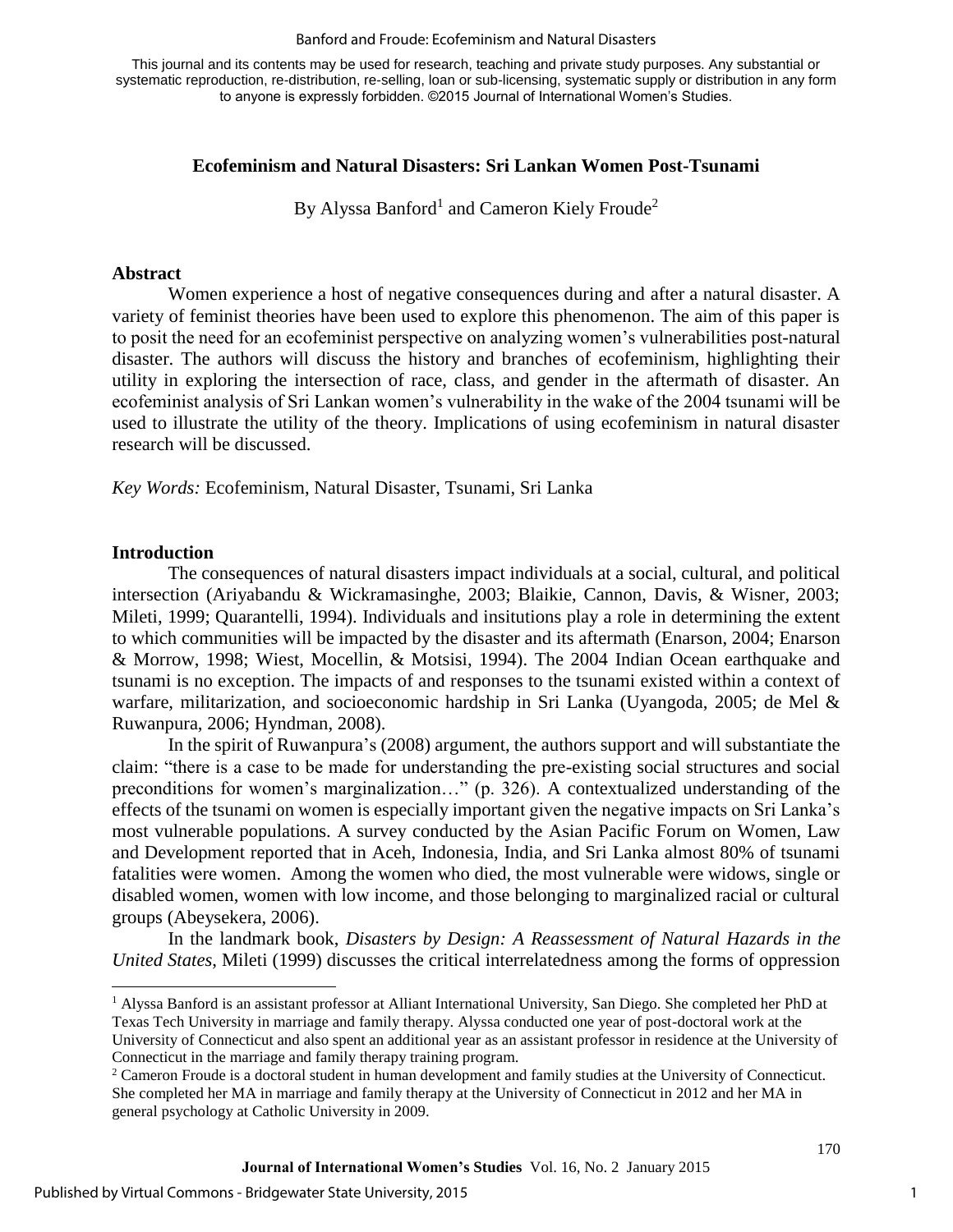that subjugate marginalized communities during and after environmental hardships. Mileti argues that the adversities following natural disasters are designed by society to harm certain groups and protect others. The natural disaster is not inherently disastrous. Rather, the natural phenomenon has disastrous effects on groups of people who hold fewer resources and less social capital than others. Individuals' increased vulnerability after disaster is reflective of a larger process, a manifestation of social relationships that are determined by a variety of sociocultural factors, such as gender, ethnicity, socioeconomic status (SES), age, and disability (Ariyabandu & Wickramasinghe, 2003; Blaikie et al., 2003; Quarantelli, 1994).

An intersectional analysis is critical for understanding the effects of natural disasters for women. The concept of intersectionality says that forms of stratification such as race, class, and gender, must be studied in relationship to one another in order to understand the perspectives of marginalized individuals and communities (Crenshaw, 1991). Furthermore, Collins (1990) argues that these intersections must be conceptualized as a "matrix of domination", which addresses the power dynamic at play. The "matrix of domination" in Sri Lanka reflects the interceding cultural, ideological, and religious viewpoints that preceded and followed the tsunami (de Mel, 2007). We also argue that age and disability status are central to an intersectional analysis, particularly when discussing individuals' responses to natural disaster.

Although there is no blanket theoretical frame that covers all discussions on natural disasters, most literature includes a social vulnerability approach, which assumes that the effects of natural disasters are socially constructed and reflective of regional and global distributions of power (Blaikie et al., 2003; Enarson, 2004; Enarson, Fothergill, & Peek, 2006; Hewitt, 1997). While research has argued for the value of a feminist analysis of women's hardships following natural disaster, Sri Lankan women's vulnerability has yet to be conceptualized within an ecofeminist framework. The authors' adoption of an ecofeminist lens reflects our commitment to understanding human reactions and relationships to natural disasters in the given social context.

Building on feminist, environmental, and ecological perspectives, ecofeminism explores the relationship between nature and humanity, striving to move beyond the domination both of women and nature (Warren, 2000). Sex/gender is the starting point for critiquing oppression in an ecofeminist philosophy, but it certainly invites an extension to include an intersectional analysis. Ecofeminists have focused primarily on the theoretical and empirical links between women, race, SES and children and environmental degradation such as deforestation, pollution, pesticide usage, etc. The social structures that contribute to the oppression of marginalized people and environmental degradation are often a focal point of the analysis (Warren, 2000).

Pre-existing social conditions and factors set the stage for the populations of people who will be most impacted by the natural disaster. We will draw on ecofeminism as a novel approach to discussing the social oppression that exists pre- and post-natural disaster. Examining the effects of a naturally occurring event on society allows for a discussion about the bidirectional relationship between environment and humankind. This paper posits the need for an ecofeminist perspective on analyzing women's vulnerability post-natural disaster. First, we will introduce ecofeminism, discussing the history and branches of the theory. Ecofeminism will be discussed as a useful framework for understanding women's vulnerability in the context of race, class, gender, disability, and power. The authors will then utilize an ecofeminist approach to discuss Sri Lankan women's oppression pre- and post-tsunami.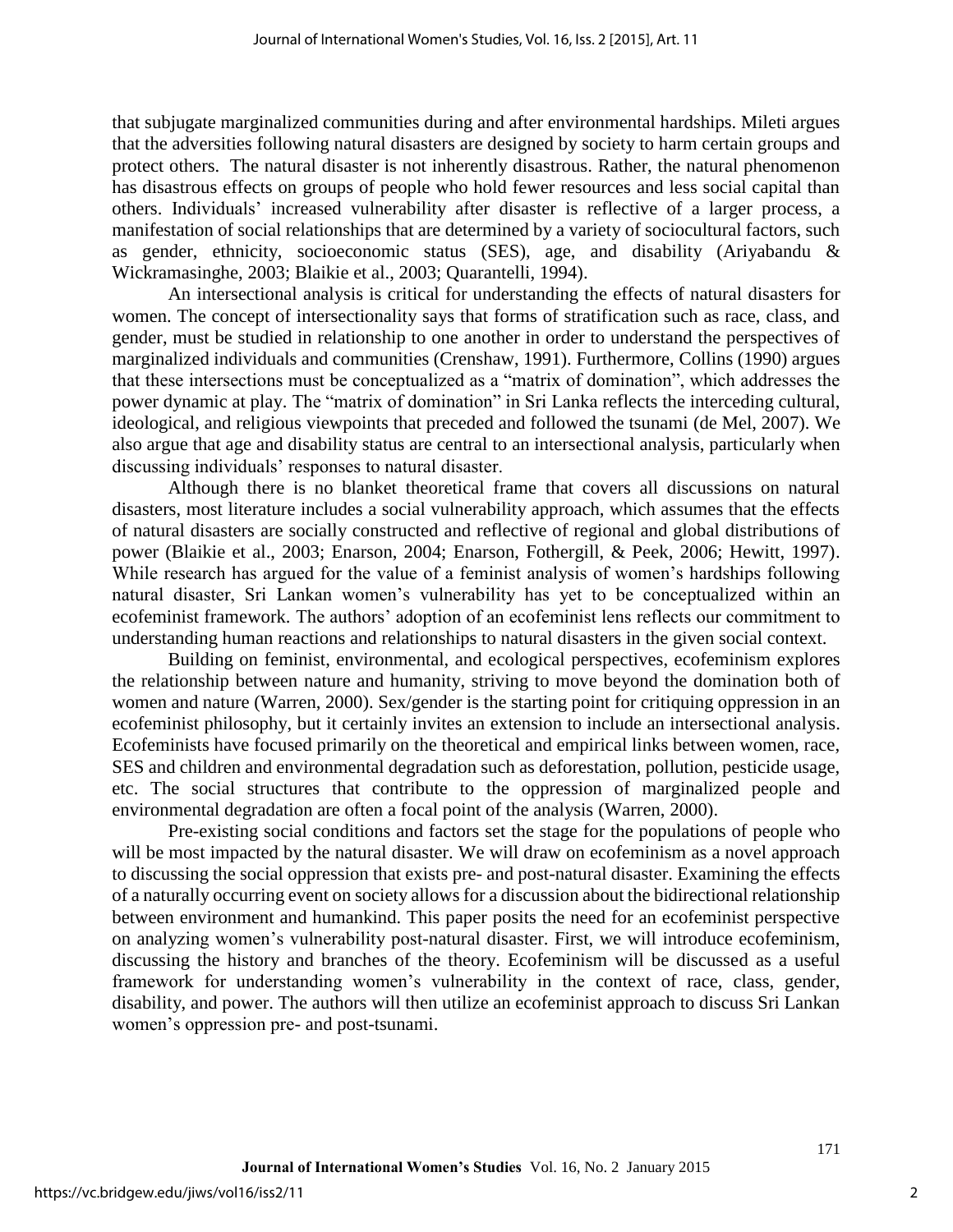#### **Ecology and Feminism**

*History* 

In 1962, marine biologist Rachel Carson set the stage for later ecofeminist theory with her famous book, *Silent Spring*. Carson wrote *Silent Spring* in reaction to the increased usage of the pesticide DDT on crops in the United States. Carson described in vivid detail how DDT and other pesticides entered the food chain and caused serious genetic damage in animals and humans. Several years following Carson's stand against chemical pesticides, more research on the relationship between women and nature surfaced (Boserup, 1970).

The term *ecofeminisme* was coined by French feminist Françoise d'Eaubonne in 1974 in her essay, *Le Feminisme ou la Mort* [Feminism or Death], within which she argued that overpopulation and degradation of resources were the most critical threats to survival. She called upon women to lead an ecological revolution in order to turn around the environmental destruction that threatened the survival of humanity. In 1980, a group of women organized the first national ecofeminist organization in the United States, *WomanEarth*, in Amherst, Massachusetts. The conference discussed the relationship among feminism, militarization, and environmentalism. Ecofeminist concepts continued to advance through the 1980s with a series of conferences that postulated a feminist environmental ethic (Warren, 2000).

The link between women and nature was not confined only to the Western world. Throughout many cultures, women joined in solidarity to protect nature from abuse and domination. For example, in the early 1970s, a group of Indian women in the sub-Himalayan region united in a social, ecological movement, known as the Chipko movement, to preserve forests. The movement, spearheaded primarily by women, drew attention to the status of women in society, particularly around decision-making processes (Jain, 1984).

The "eco" in ecofeminism refers to the influence of ecology on the ecofeminist movement (Mellor, 1997). The green movement subscribed to many of the same ecological tenets as ecofeminism. Namely, both adhered to the basic tenet of ecology, which was that all living things must be understood in the context of the natural environment in which they existed. Ecofeminists shared the green movement perspective that humanity was not only dependent on the physical environment. Rather, all aspects of the natural world, including human beings, are connected and interdependent.

Nature is referred to both as a metaphysical concept, "mind of nature", and as the physical world (Mellor, 1997, p. 8). Transpersonal ecology requires that we accept that humans and nature share a mutual connection. Adopting this worldview begins with awareness of the self and also of ecology, a process Mellor (2000) describes as "both teleological and idealist, reaching for the 'cosmic mind' of nature, a timeless essence revealing itself" (p. 117).

#### *Ecofeminist Frameworks*

At the broadest level, Ynestra King (1990) identified that both feminism and ecology share a commitment to re-conceptualizing the relationship between humankind and nature. There are a variety of different approaches to exploring the relationship between humans and nature and intervening in that relationship. Ecofeminism is a field of study that is as varied and diverse as the feminisms that inform it. According to Merchant (1996), liberal, cultural, social, and socialist feminism have significantly shaped the way in which the human/nature relationship has developed theoretically.

In her discussion of ecofeminism, Warren (2000) rejects the Western notion of theory, which proposes a set of necessary and sufficient conditions. Rather, she presents the metaphor of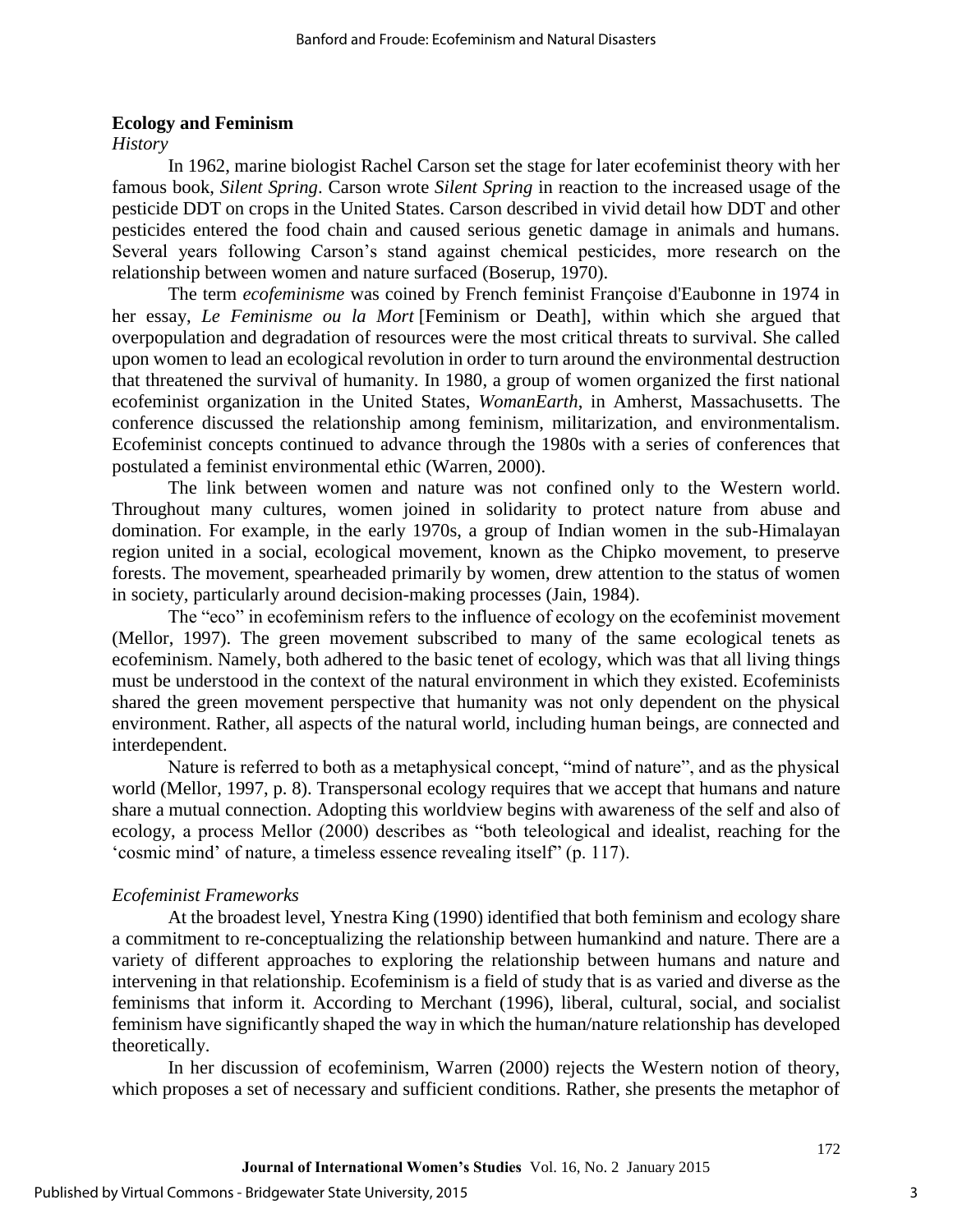quilting for that of theory conception. She explains that the necessary conditions for the theory comprise the borders of the quilt. The border dictates the boundary of the quilt, but leaves space for a diverse group of quilters to create the design and patterns of the quilt. The quilt that inspired Warren's metaphor was comprised of:

10,500 panels of individual quilt-patches that record and commemorate human lives lost to AIDS—lives that collectively represent different ages, ethnicities, affectional orientations, race and gender identities, and class backgrounds. While each patch is unique, what the patches have in common is what constitutes the necessary condition for inclusion…(p. 66-67)

Unlike an embroidered quilt, a patchwork quilt is comprised of individual pieces that contribute to a greater whole. Each patch could stand alone in its own right. When stitched together the commonalities and differences among the patches are evident. The patches are not collapsed into a single view. Rather, they are unified by a shared mission and strengthened by the tensions between them.

Flannery (2001) identifies the cultural inclusivity of the quilting metaphor when she says: "Quilting is close to the center of experience for many groups for whom science is at the periphery of experience" (p. 640). In a keynote address regarding feminism and natural disasters, Enarson (2007) discusses key issues "as told through the eyes of women who have been through disasters" and intertwines photographs throughout. A striking part of the address was the myriad needs of women experiencing natural disasters all over the world. The compilation included a picture of a women in India "using harvested rainwater caught in a tank", another of a woman in Sri Lanka "sifting through seeds", one of a "professional Anglo woman 'mucking out' her flooded house in North Dakota." Enarson sewed these pictures, reflective of patches, into her keynote on feminist perspectives on women and disaster. Enarson's quilt included stories and pictures from women whose experiences converged and diverged in terms of race, ethnicity, geography, type of disaster, age, and other contextual factors. Yet, they all belonged in the same keynote because they spoke to a collective theme, women's responses to natural disasters.

Warren's (2000) quilting metaphor speaks to the process by which the quilt, or, theory, is constructed across time. Theory, Warren says, "is not something static, preordained, or carved in stone; it is always *theory in process*" (p. 66). The authors support Warren's quilting metaphor as one that fits with the ecofeminist tradition. Below is a description of the central feminist influences on ecofeminism and how they have informed the ecofeminist framework. Ecofeminism includes cultural, social, liberal and materialist epistemologies and positions for social change.

A primary misconception is that all branches of ecofeminism espouse pagan spirituality and goddess worship (Carlassare, 2000). Another common belief is that ecofeminists believe that change occurs solely through personal enlightenment and heightened awareness regarding the connection between humanity and nature. These beliefs comprise the cultural ecofeminism position. A primary assumption of cultural ecofeminists is that culturally and historically women have been closer to nature because of their roles in society, which are closely connected to nature. For example, physiologically women bear the effects of childbirth and rearing, which keeps them closer to the home and unable to travel as freely as men (Spretnak, 1990).

While aspects of the cultural orientation certainly comprise an important contribution to the quilt, they certainly do not reflect the quilt in its entirety. Materialist orientations contribute to the ecofeminist framework drive with such assertions as: "changes in relations of production and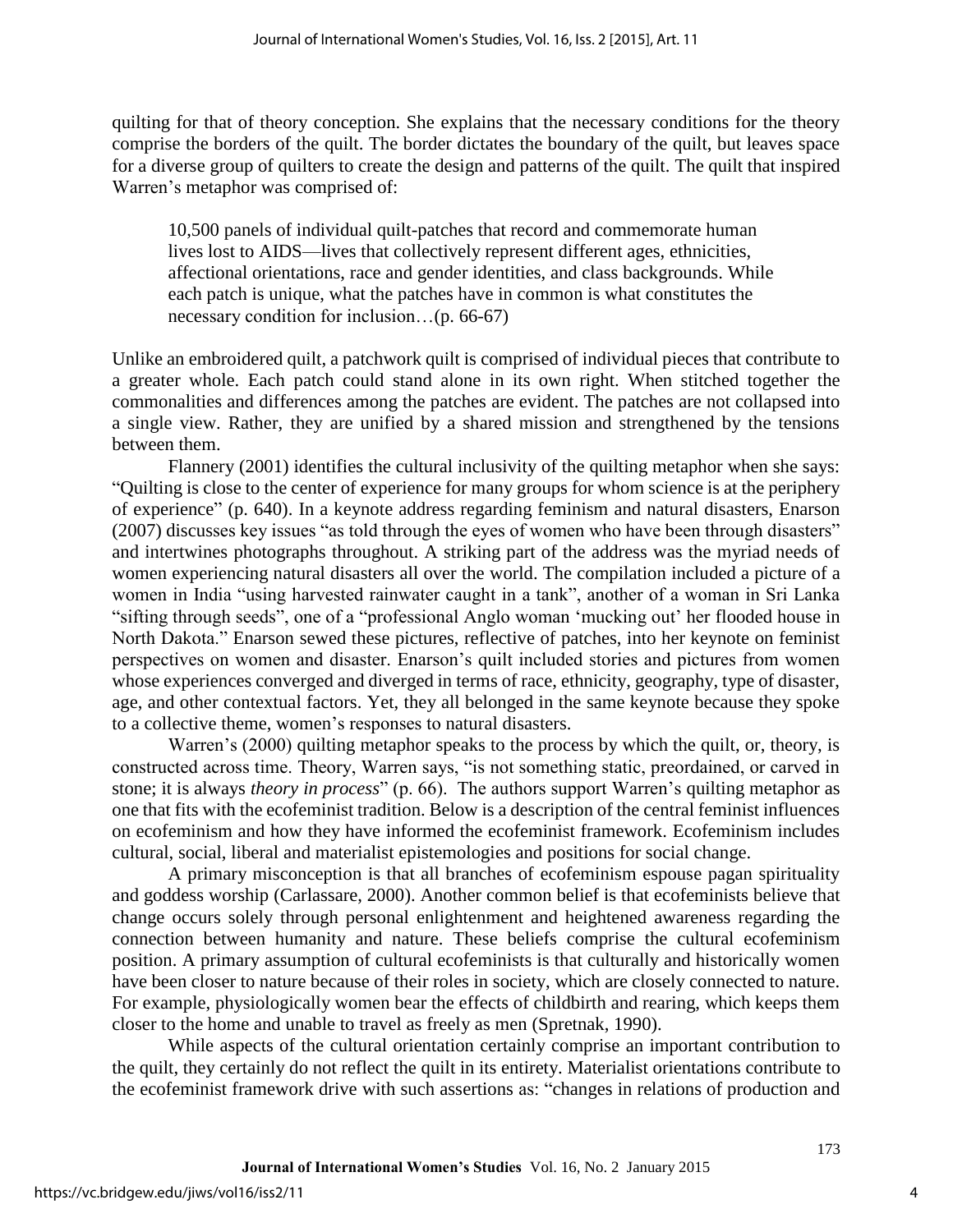social and biological reproduction are...the basis for social change" (Carlassare, 2000, p. 90). Unlike cultural feminism, a salient goal of socialist ecofeminism (Mellor, 1993; Merchant, 1989; Salleh, 1995) is not only to analyze race, class, and gender as factors of oppression but also to critique oppressive systems, such as capitalism and patriarchy. A critical argument made by socialist ecofeminists is that broader systems of oppression are destructive both to women and to the environment.

Socialist ecofeminism also argues that knowledge and nature are constructed within the sociopolitical context. Similarly, social feminists, highly influenced by Marxist theory, believe that all knowledge is socially constructed. Knowledge is conceived through the production of human beings, which means that it is neither neutral nor objective. Because capitalism is the vehicle for production, it privileges the interests of the dominant majority and introduces bias into science and technology advances (Hesse-Biber, 2011). Therefore, social and socialist feminisms reject the essentialist claims purported by cultural ecofeminists, which is a consistent concern that feminists have raised. Prentice (1988) extended this concern over two decades ago, suggesting that cultural ecofeminism creates a binary regarding how men and women relate to the environment. Because women are more naturally in tune with the environment, cultural ecofeminists suggest that their actions are benign.

Merchant (1990) privileges the material over the cultural position when she says: "Materialism, not spiritualism, is the driving force of social change" (p. 103). Merchant (1996) explains that socialist ecofeminism represents a transformation of socialist ecology. Instead of focusing on production, socialist ecofeminism focuses on reproduction as the means to a sustainable world. Similar to Marxism, socialist ecofeminism understands nature as the material basis of all life. Food, clothing, shelter, and energy are necessary for individuals to survive. Nature and society are socially constructed with a historical context that is shaped by praxis (Merchant, 1996).

Concurring with socialists, liberal ecofeminists assert that women will only contribute to resolve environmental issues when they have equal education and employment opportunities (Merchant, 1996). Liberal ecofeminists extend the liberal paradigm to concerns about environmental conservation. Echoing Carson's concerns about pesticide usage and the environment, liberal ecofeminists argue that environmental problems stemmed in part from improperly regulated pesticide usage and environmental pollutants. Additionally, they suggested that the unrestrained development of natural resources also contributed to environmental problems.

Liberal ecofeminism has undergone significant critique. Morgan (1996) critiques liberal feminism for its inattention to the "organic connections between sexism, racism, class and homophobia and ethnocentric bigotries, environmental degradation and, well, everything else" (p. 6). Sharing a similar argument as Morgan, MacKinnon (2005) argues for a critical examination of the broader system in which liberal feminists are seeking to gain entry. Black feminists have highlighted liberal feminists' lack of attention to women of diverse races, ethnicities, classes, and cultures (Mills, 1998).

Cultural ecofeminism has also been critiqued for failing to address issues of race and class (Prentice, 1988). Instead of focusing on the free-market or the broader oppressive socio-political systems of power, cultural ecofeminists focus on the influence of spirituality on women's empowerment. Ancient, nature-based spiritual religions that located divinity within ecology shape the spiritual domain of cultural ecofeminism. Sandilands (1994) explained that interconnectedness was a theme that resonated throughout the religions to which cultural ecofeminists were drawn. For example, "the goddess, in myriad forms, represents an ultimate vision of connectedness"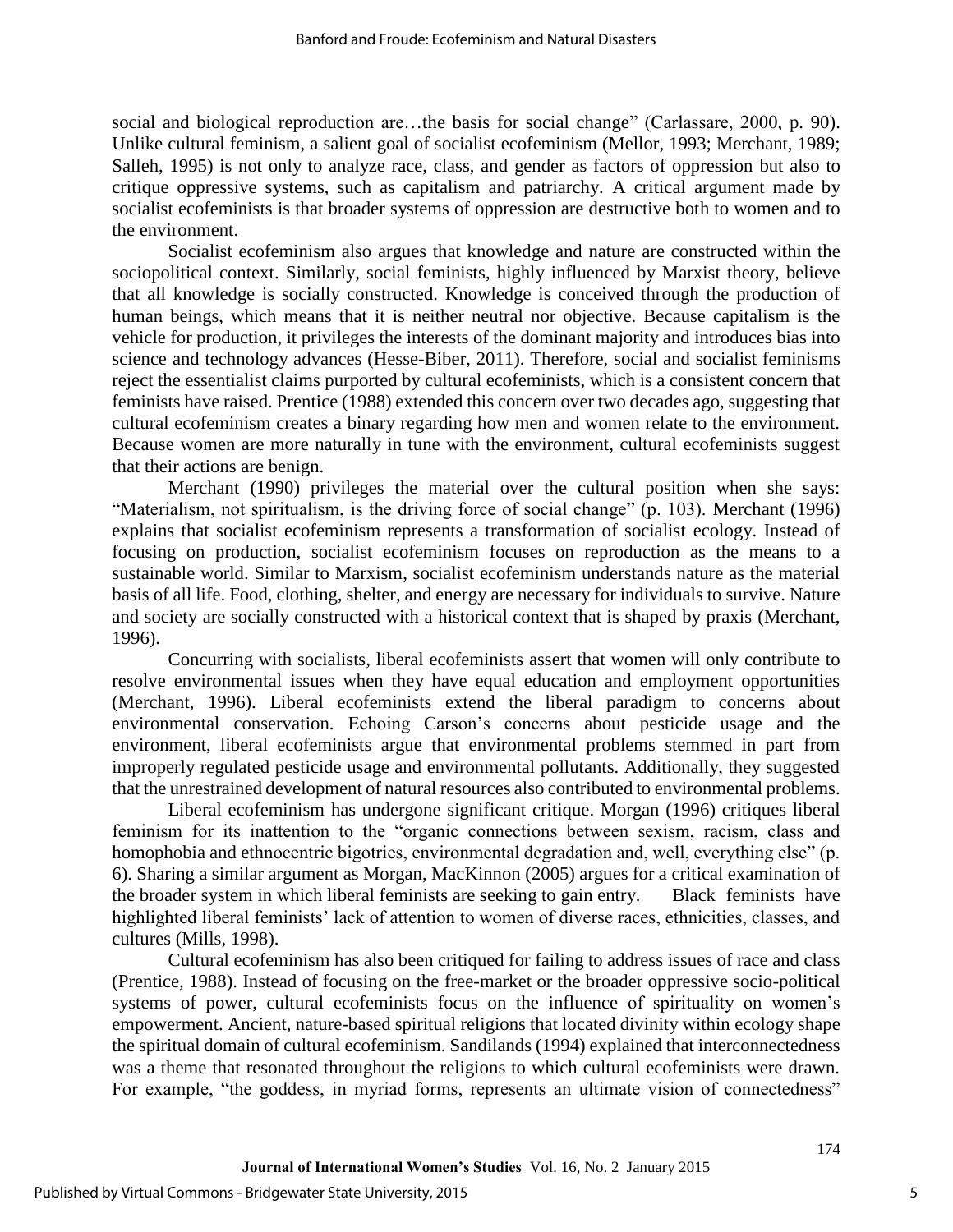(Sandilands, 1994, p. 93). Opposing the separatist worldview endorsed by the dominant culture, cultural ecofeminists argue for an interconnectedness of all life. Although connectedness is a theme throughout the cultural branch, there is no discussion regarding the connection between women's fight against oppression and other systems, such as the economy.

#### *Application of an Ecofeminist Framework: Pre- and Post-Tsunami*

Carlassare (2000) discusses the limitations and benefits of invoking a taxonomy of ecofeminism, encouraging individuals to be self-critical when employing a particular branch over another. While these words of caution are relevant for any theory, they are especially salient for ecofeminist theory, which has become dichotomized into material and cultural frames of reference. Warren's (2000) quilting metaphor allows for the integration of many perspectives into a unified whole. However, Janet Biehl (1991), ecologist and former ecofeminist, criticized the diversity of perspectives found in ecofeminism, describing it as theoretically incoherent. She argues that ecofeminists "tend to pride themselves on the contradictions in their works as a healthy sign of 'diversity'—presumably in contrast to 'dogmatic', fairly consistent, and presumably, 'male' or 'masculine' theories'' (p. 3).

We were drawn both to Warren's quilting metaphor and Biehl's concern for internal, theoretical consistency. We do not align with one particular branch of ecofeminism. Rather, our goal is to draw from a diverse array of ecofeminist traditions in an effort to make visible the takenfor-granted structures that oppress women in the aftermath of natural disaster.

Our aim is to utilize ecofeminist theories to understand the socially constructed structures that oppress and marginalize women from diverse ethnic backgrounds and classes. We chose this particular theory because of its commitment to plurality of epistemological and ideological approaches. Since a primary focus of analysis includes social structures in Sri Lanka, we found it especially important to choose a theory that allows for flexibility in addressing issues of culture, gender, SES, and spirituality. Although ecofeminism was primarily conceptualized in the West, it is a movement with worldwide influences and connections that are valuable to cross-cultural discussions (Carlassare, 2000; D'Cruz, 1990; Haraway, 1988).

### *Pre-Tsunami Vulnerability*

During the past forty years, Sri Lanka has experienced several uprisings in the South and a civil war in the Northern and Eastern regions of the country (Nebehay, 2011). The twenty-five year Sri Lankan civil war was a conflict between the Liberation Tigers of Tamil Eelam (LTTE) and the Sri Lankan government over the LTTE's fight to create an independent Tamil state. Beginning in 1983 and ending with the defeat of the LTTE in 2009, this war predated the tsunami by several decades and continued for five years after its occurrence (Nebehay, 2011). The effects of the tsunami on women must, therefore, be understood in the context of war. The civil war caused significant disruption for the Sri Lankan population, namely ethnically marginalized women (Nebehay, 2011). The war between State forces and Tamil separatist groups, led by the LTTE amassed casualties among the Sinhalese majority and the predominantly Tamils and Muslim minority populations (Nebehay, 2011).

In her book chapter, *Naming the Cultural Forces that Push us Toward War,* ecofeminist Charlene Spretnak (1983) makes a compelling argument concerning the connection between patriarchy and the military system. Men in this system must prove their masculinity by distancing themselves from women and enduring violence. Warzones are a space where men use violence against one another to meet societal expectations of manhood. Spretnak argues that war will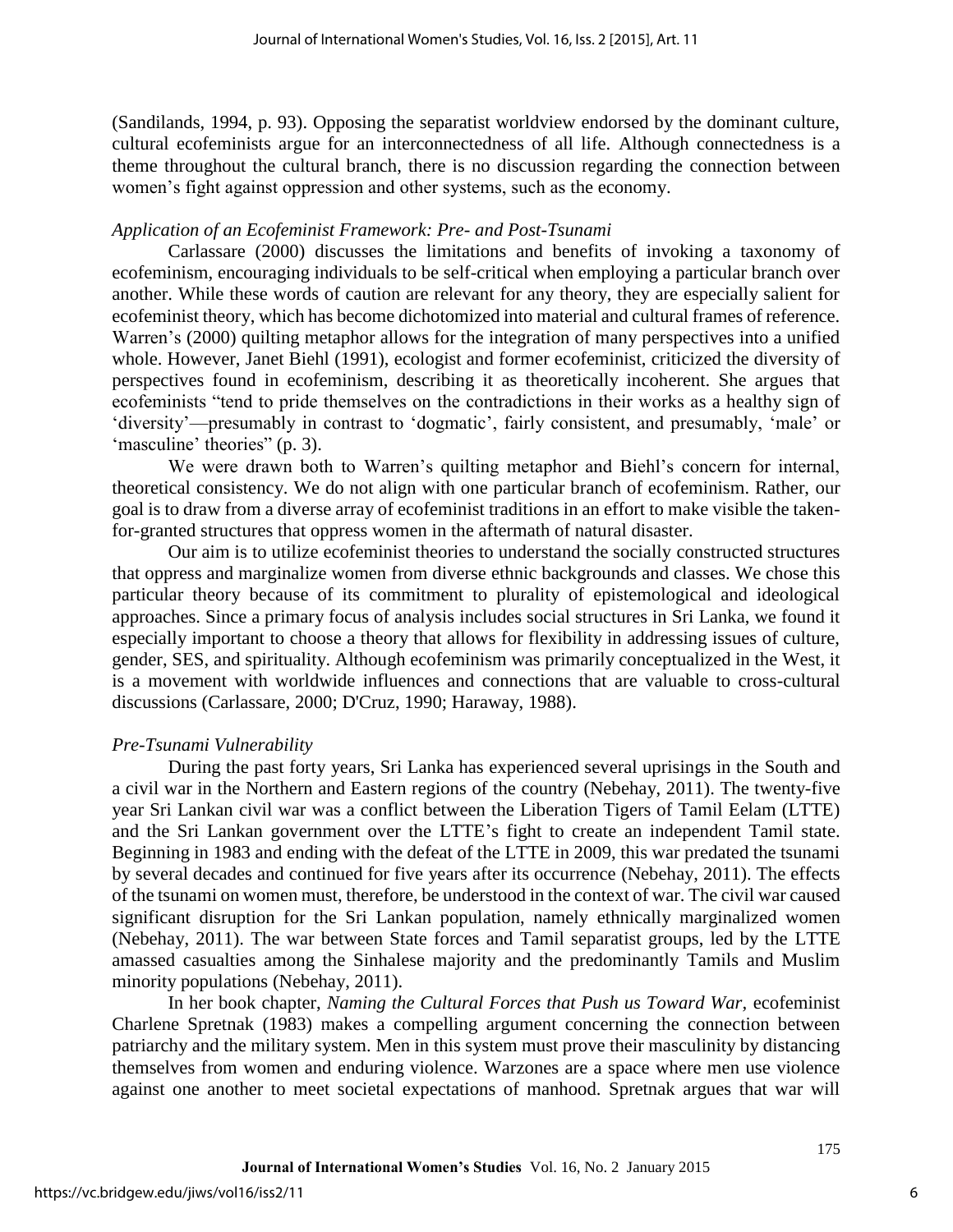continue to occur until societies address the gender-based political and social pressures. "Acknowledging the context of patriarchal conceptualizations that feed militarism is a first step toward reducing their impact and preserving on earth" (Spretnak, 1989, p. 54). Deconstructing traditional understandings of patriarchy invites the creation of a masculinity that does not revere patriarchal hegemony over other expressions of manhood.

Warren (2000) demonstrates the systemic nature of war by describing it as a circle; regardless of where one starts, one will return to the same place. She describes war as a closed system that continues unhealthy expectations and assumptions of men and women in the society (p. 211). Warren's circle metaphor combined with Spretnak's critique on masculinity provide a fuller picture on warfare, demonstrating how warfare is created through the interaction of social influences that call men to be violent. In Sri Lanka these social influences not only encouraged violence but also created a context of vulnerability for women in ethnic minority groups. Despite Sri Lanka's high regional rating of women's literacy and health, international monitoring groups and academics have long noted the gendered inequality that exists within all of Sri Lanka's ethnic groups (Centre for Humanitarian Dialogue, 2011).

Within the context of the political war, women were embroiled in a social patriarchy that laid the foundation for a series of risk factors present before the tsunami. Women experienced a lack of physical mobility and fiscal independence, which placed them at significant risk for violence (Fothergill, 1996). Justification for abuse against women occurs in legal, police, and medical systems (Carballo et al., 2005). There was a prevalence of domestic violence and policies that favored men long before the tsunami (Hussein, 2000); with studies indicating that 60% of women are affected by domestic violence (Wijayatilake & Gunaratne, 1999).

Fisher (2010) explores the connection between societal acceptance of violence against women and pre-tsunami risk factors for women. She explains the feminist belief that the relationship between societal acceptance of violence and unequal gender relationships in family and society are the causes of violence. Women existing in an environment that espouses violence against them at family and societal levels face significant barriers to equitable treatment. Inequitable treatment in the face of a natural disaster is life threatening. Women who survived the natural disaster were then forced to overcome post-disaster obstacles such as reconstruction and development in the context of violence and inequity as well as poverty.

Warren (2000) suggests that ecofeminist spiritualities provide an avenue by which women can intervene in such patriarchal systems. Specifically, an ecofeminist spirituality provides a powerful listening tool to anyone "will[ing] to 'let go of the door' to destructive, patriarchal beliefs and behaviors." Individuals create a space for others to be fully present with one another. The space is not meant to fix, heal, or cure others. Rather, it is a space where individuals can connect in a deep and meaningful way (p. 211). Furthermore, this space is applicable not just to the gendered component of the identity of people participating in ecofeminist spirituality. Rather, the open space created is reminiscent of an invitation for any and all to abandon beliefs and behaviors which oppress and destroy.

Women entrepreneurs of Northeast Sri Lanka behaved in ways that partially reflected the ecofeminist spirituality that Warren describes. Ayadurai & Sohail (2006) conducted the first study of its kind, analyzing 200 female, Tamil entrepreneurs in eight districts of Northeast Sri Lanka who became entrepreneurs as a result of war. Women living in the Northeast, an area ravaged by war, experienced direct violence in war. They also fought in the war, engaging in combat and suicide bombing when their male family members had been killed. Skilled and successful entrepreneurs, the demographic profile of women business owners in the Northeast showed that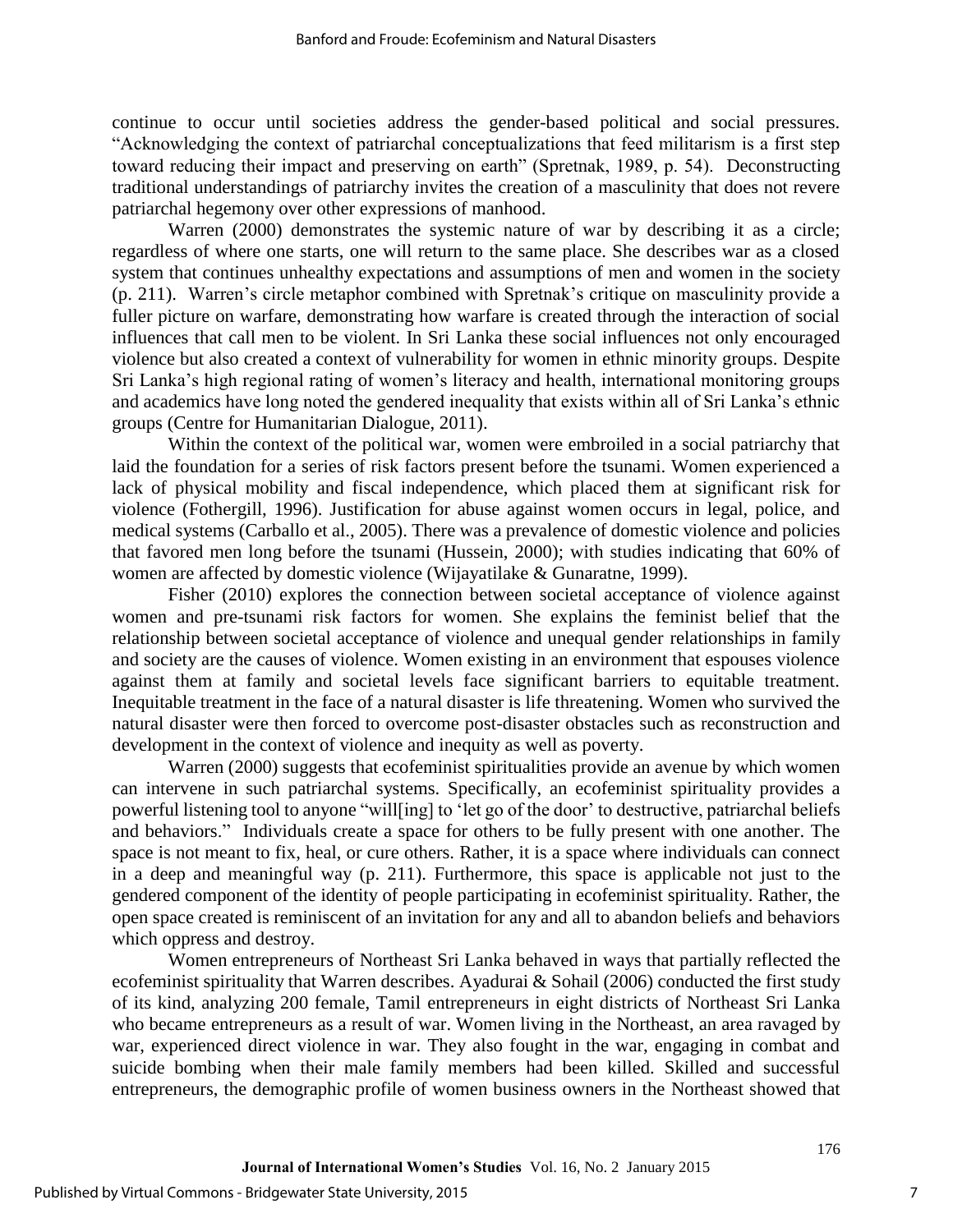their motivation for entrepreneurship was inspired in part to support their families and be selfreliant. In this case, women were both reinforcing the space of war that Spretnak (1989) described by engaging in combat while also creating space to build businesses and provide for their families.

#### *Post-Tsunami Outcomes*

Major gender biases have been exposed in several studies analyzing Sri Lankan women in the aftermath of the tsunami. Among other inequalities, women were exposed to an increased risk in partner violence (Houghton, Wilson, Smith, & Johnston, 2010), sexual violence and reproductive challenges (Carballo, Hernandez, Schneider, & Welle, 2005), and caregiver burden following the tsunami (Banford, Wickrama, Brown, & Ketring, 2011; Enarson, 2004). These findings support Mileti's (1999) argument. The natural phenomenon has disastrous effects on groups of people who hold fewer resources than others.

A host of not only gendered but also political hardships follow natural disasters, which place survivors at risk (Ariyabandu & Wickramasinghe, 2003; Wiest et al., 1994). Research on Sri Lankan women's oppression has focused on empirical studies reporting the psychological, physical, and mental consequences of the natural disaster. Researchers have relied primarily on theories of vulnerability to contextualize the empirical findings (Fisher, 2010). A missing link in the literature is an intersectional analysis of the creation and sustainment of vulnerability for particular populations, namely women in underrepresented communities (Quarantelli, 1994; Wiest et al., 1994).

For example, older adults comprise a population with complex physical, psychological and social needs that are often conflated with the adult population (Carballo, Heal, & Hernandez, 2005). When age is conceptualized as an isolated variable, other aspects of older adults' identities are eclipsed. Age, disability, and SES were factors that impacted individuals' ability to flee during the tsunami and also to recover in its aftermath. Older adults with low SES were at a greater disadvantage because the poor often lived in areas at high risk of landslides and floods (Carballo, Heal, & Hernandez, 2005). A retrospective cohort analysis examining 3,533 individual from 859 households observed a higher mortality rate among children and the elderly (Nishikiori et al., 2006).

Fernandez, Byard, Lin, Benson, and Barbera (2002) explain: "Age does not make a person vulnerable. Rather it is the correlation between advancing age and the likelihood of having special needs that increases frailty" (p. 68). Aid agencies failed to effectively attend to the special medical needs of the elderly, which prevented many elderly individuals from resuming medical treatment for chronic and acute conditions. Relief packages were not tailored to the dietary restrictions of the elderly, which left many without access to the specialized nutritious diet that they needed to remain healthy. Additionally, aid distribution must be tailored specifically for an older adult population. Elders reported that younger people used physical force against older adults to obtain food and other goods (Mudur, 2005).

Younger adults, particularly women, were also at a great disadvantage due to gender role responsibilities. Houghton, Wilson, Smith, and Johnston (2010) argue that women are greatly affected in the incidence of disaster due to gender role responsibilities, employment, as well as pre-existing power structures within families. The typical division of labor in Sri Lankan families in coastal regions is for male partners to be away from the home while women and mothers remain in the home (Malhotra & Mather, 1997). The majority of employment options present for Sri Lankan men are away from the home on fishing boats (Environmental Foundation Limited, 2006). Women who are involved in the fishing industry have a stationary role in waiting on shore to

8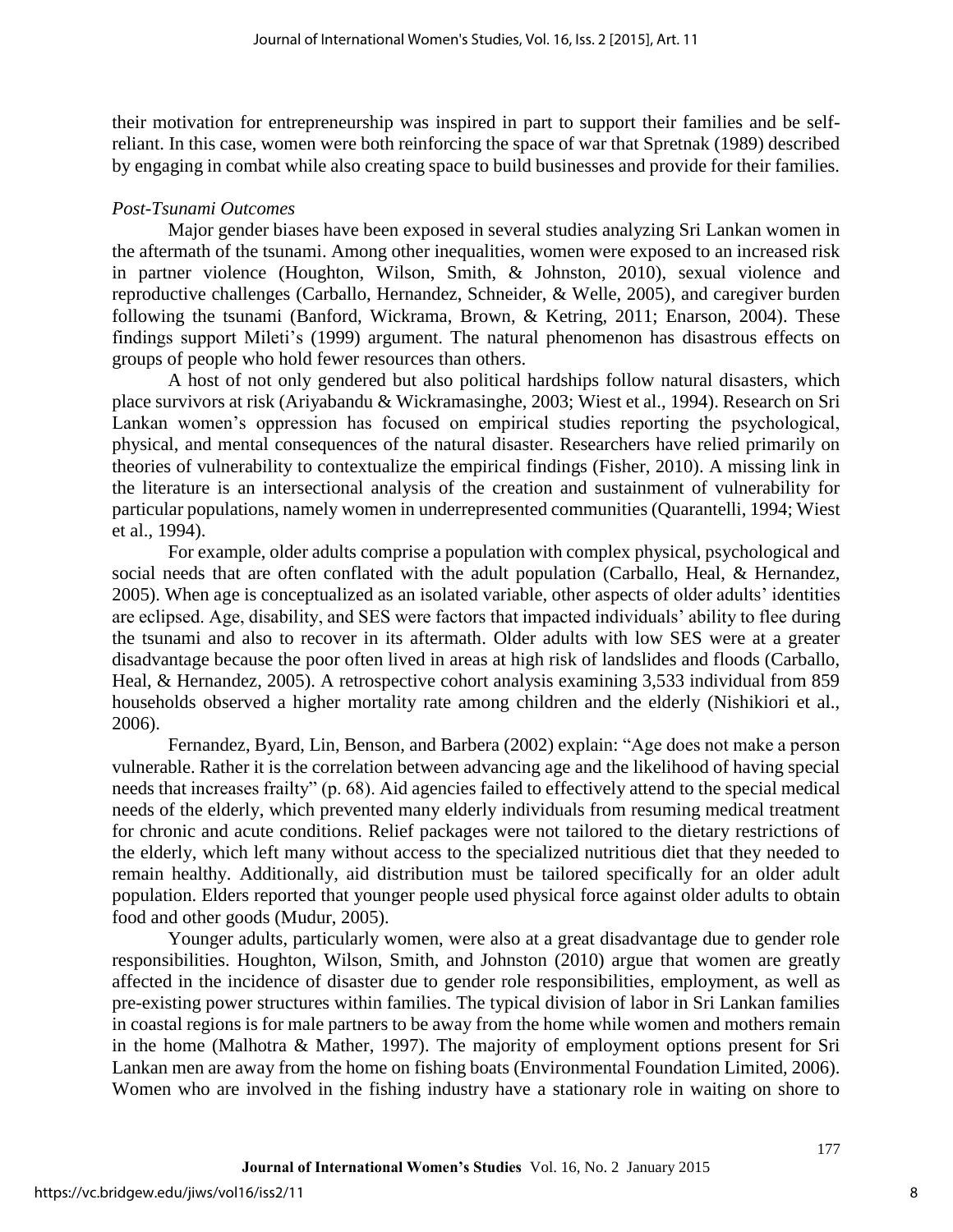process the catches but many also stay in the home. Limited mobility was also connected with the intimate role of women as caretakers in the home (Fothergill, 1996). Ultimately we suggest that these roles left women vulnerable to experience the harshest effects of the tsunami. In attempts to save children and assist others, many women lost their own lives. The authors observe that the roles that women filled, often as caretakers, provide evidence of underlying cultural and genderladen values. The influences behind these roles are not to be oversimplified and may include personal choice, but also complex compulsory components of the broader social context.

Women experienced economic hardship and inordinately increased care-giving burden after the tsunami (Banford et al., 2011; Enarson & Meyreles, 2004; Wilson, Phillips, & Neal, 1998). Many Sri Lankan women are financially dependent. Dillon (2000) argues for an analysis of the public policy that favors men financially. These political systems create a culture where women must remain dependent on men for survival. For example, many Sri Lankan women whose husbands died in the tsunami were left without their former property because of inhibition under Sharia law prohibiting women from property inheritance (Carballo et al., 2005).

Women whose partners survived experienced interpersonal struggles in their relationships, such as violence against women, which occurred for weeks after the tsunami struck (Fisher, 2010). In the time acutely surrounding the tsunami, damaged infrastructure impacted reporting of abuse against women (Houghton et al., 2010). However, after media coverage reported on violent acts against women and girls, including gang rape and molestation, violence decreased in camps and temporary housing (Fisher, 2010). There is also evidence to suggest that violence was long standing after the tsunami and was associated with other tsunami related challenges such as personal injury. For instance, Banford and colleagues (2011) identified a positive association between increased marital conflict and violence and the daily interference of a disaster related injury in Sri Lankan women 3 years after the tsunami.

The violence that occurred after the tsunami was not the only area of concern for survivors. The needs of survivors varied in terms of housing (Boano, 2009), physical health problems (Lim, Yoon, Jung, Kim, & Lee, 2005), mental health distress (Ganesan, 2006), and women's employment disruption (Ruwanpura, 2008b). Amidst these several needs and challenges, the terrain of aid provision was precariously settled amidst a war, political unrest, and ethnic tensions (Boano, 2009; Ruwanpura, 2008a).

### *Humanitarian Efforts*

Even amidst the complexities of aiding survivors, the tsunami precipitated dozens of relief efforts from both local and international sources. Humanitarian aid occurs both within the context it is developed and where it is disseminated (Bakewell, 2000). This was certainly reflected in the relief efforts provided to Sri Lankans after the tsunami. Previous scholarship has indicated that the needs of women, especially poor women, have been relegated or ignored in the disaster relief process. For example, in some instances a system valuing a single head of household, which tends to privilege men, has left women without basic needs being met (Enarson et al., 2006).

Research evaluated the resources offered in the midst of Sri Lanka after the tsunami as insufficient for women. For instance, the barrage of psychosocial interventions from individuals and groups from all over the world has been strongly critiqued with regard to cultural insensitivity and a lack of focus on instating healing processes. Instead, interventions were offered in the sentiment of "care packages" which were designed without inherent sustainability (Wickramage, 2006, p. 167).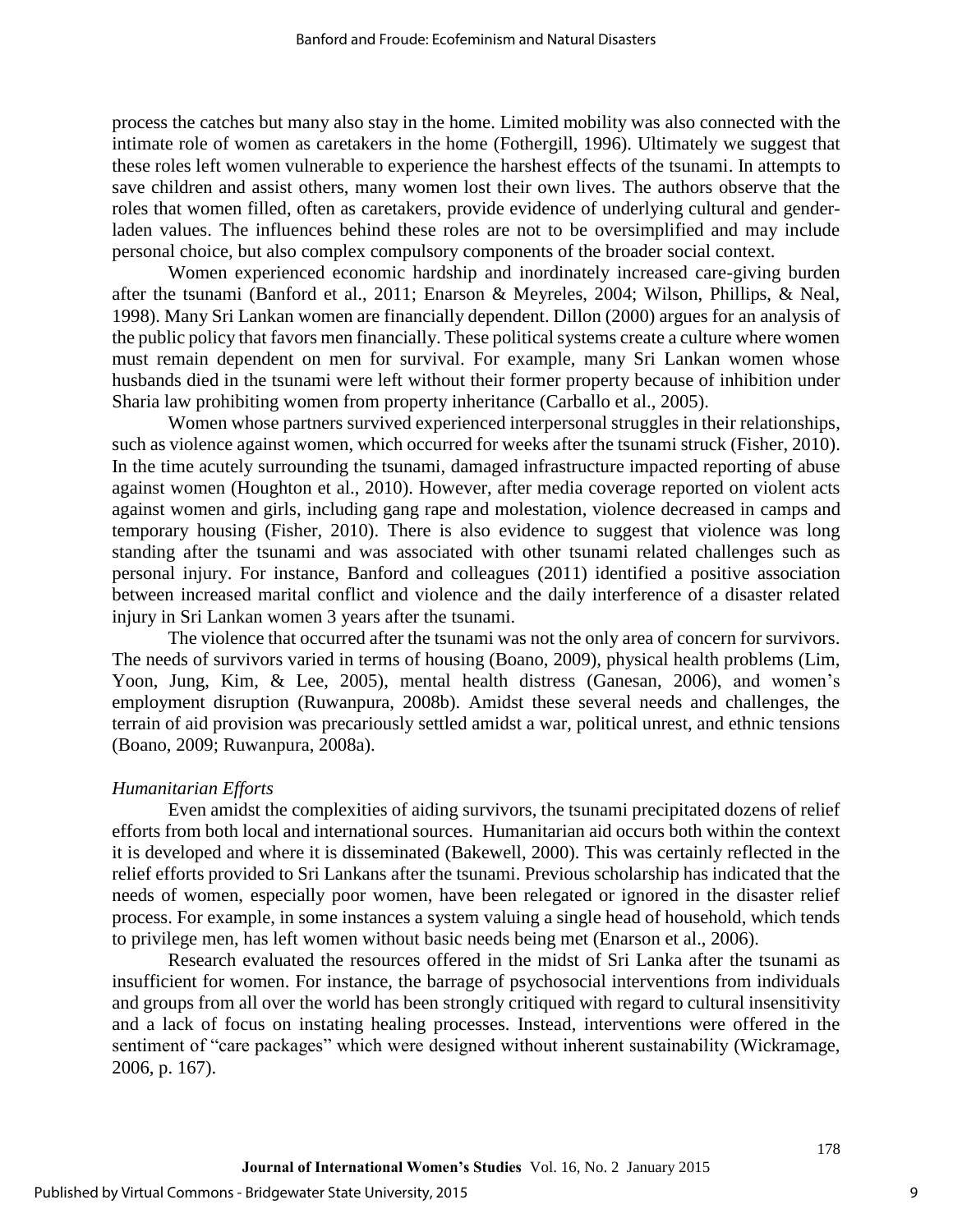In addition to gender, de Silva (2008) argues that ethnicity has become a salient variable in the aftermath of the tsunami, particularly when it is examined in the context of aid distribution. Tense relationships between Muslims and Tamils before the tsunami began set the context for how relationships were negotiated after the tsunami. Politically less powerful Muslim communities in the coastal areas of Ampara experienced insurmountable suffering in comparison to the Sinhalese and Tamils. These individuals, comprising an ethnic minority group, were less likely to garner humanitarian aid. De Silva (2008) found that new mechanisms for distributing aid in Ampara created further ethnic divisions in the regions and marginalized impoverished communities. The findings in this study support the argument that intervention and prevention work must be done within the historical and cultural context of the community, accounting particularly for ethnic and class dynamics at play.

Ganesan (2006) discussed how some "possible harm and problems" resulted from many post-tsunami psychosocial interventions in the districts of Batticaloa, Ampara, and Trincomalee (p. 241). The positive relationship of perceived community participation in aid associates both directly and indirectly with decreased mental health distress in mothers even when controlling for challenges present before the tsunami hit. Indirectly, this perception of community involvement predicted lower levels of PTSD and depressive symptoms through the mechanisms of collective family functioning and mental health service utilization (Wickrama & Ketring, 2012).

The World Health Organization (2002) and the World Bank (Carlsson-Rex, Trohanis, & Svetlosakova, 2011; 2000) are challenging the neutrality with which society relates to women postnatural disaster. There is also a call for female participation in natural disaster and post-disaster transitions of which gendered analysis is an important prerequisite (Carlsson-Rex et al., 2011). Ecofeminist philosophy favors the development of settings and forums for women to have a space to speak and be heard "speaking on their own terms" (Murphy & Gaard, 1998, p. 27). Enarson et al. (2006) notes that Sri Lankan disaster planning and relief efforts often overlook the expertise and valuable contributions of women, including their sensitivity to "socioemotional needs of survivors" (Enarson et al., 2006, p. 137).

Some attempts to foster this participation have been made with female survivors of the 2004 tsunami. For example, Rees, Pittaway, and Bartolomei (2005) described their work in developing "woman to woman" groups in post-tsunami Sri Lanka, which was comprised of small groups of women who met together and then with a larger group of women involved in the initiative to discuss ideas. Content of the groups included sharing experiences of violence and abuse as well as resilience and the promotion of safety. Such a modality of providing a context for the voice of women's resilience and perspective is critical in highlighting and addressing gendered structures that enable violence to continue.

When women contribute to decision-making processes after natural disasters systems of oppression can begin to be dismantled (Gaard, 1993). A lack of attention to resilience (Watters, 2010), particularly mobilization of the strengths of women, has contributed to uninformed external aid. Involvement of the local community in disaster relief aid relates positively for women in mental health outcomes.

Ruwanpura's (2008a) work on housing aid responses in Sri Lanka echoed the commitment to aid being distributed within the community's cultural and social context. Ruwanpura's fieldwork after the tsunami included in-depth interviews with survivors facing the restructuring and resettlement of their homes. Ruwanpura refers to the "spaces of inequality" that were evidence of the way in which war and ethnic tensions are part of the political fabric of Sri Lanka, suggesting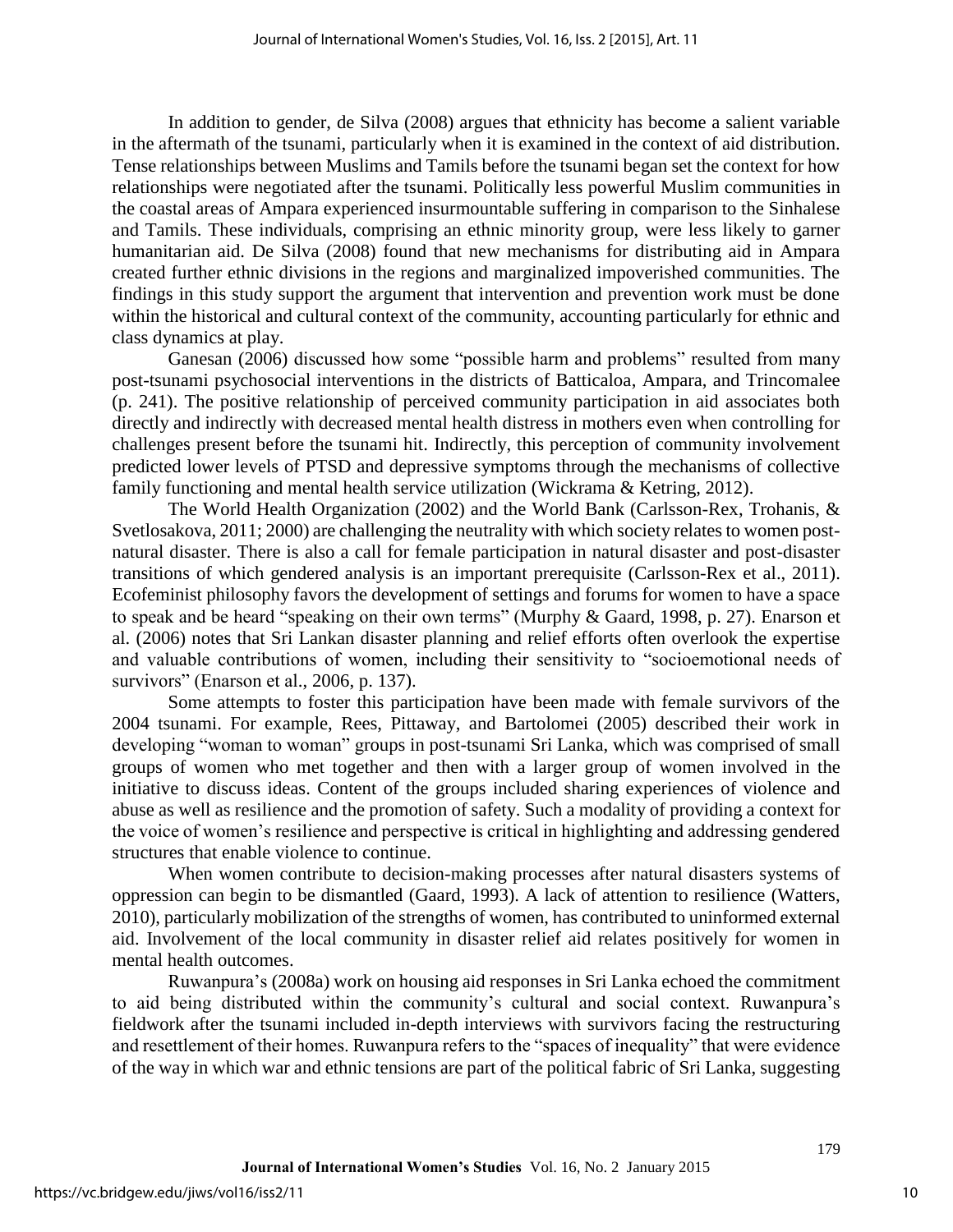that inattention to the social fabric and context as well as to the political climate in relief efforts is problematic (2008a, p. 436).

Hyndman (2007) discussed some of the ways in which relief was disseminated, including "buffer zones" or areas where rebuilding was inhibited to promote public safety. These zones actually created feelings of discrimination and anxiety (p. 361). In other words, the tactical use of the securitization of fear as a political resource in Sri Lanka has resulted in the potential for humanitarian relief efforts to generate fear and mistrust if they are not "conflict-sensitive" (p. 361). The value and efficacy of relief efforts in natural disasters yield a mixed appraisal of help and harm.

Ruwanpura (2008b) highlighted the gendered challenges that faced women as they navigated livelihood strategies after the disaster. For these women the political economy had an impact on this process, yielding it highly complex. De Silva (2008) strongly advocated for outside aid providers to collaborate with local networks and groups to provide services in post-disaster communities. This suggestion may be extended to other regions impacted by the tsunami. Collaboration with local groups allows for researchers to gain firsthand knowledge about aspects of cultural competence that are most salient to women's mental health needs at the time of the tsunami and later.

#### *Implications for the Ecofeminist Social Justice Project*

Warren's metaphor of theory as a patchwork quilt is helpful in discussing the interrelatedness of research, theory, and praxis, specifically when creating an ecofeminist social justice agenda. If we conceptualize that the quilt we are creating is one of ecofeminist social justice, there must be a border that represents necessary conditions for patches to be sewn into the quilt. We suppose that reflexive, intersectional methodology is a critical part of the border, representing a necessary condition that all patches must fulfill.

Operating within a feminist ethic demands a reflexive research process. According to Fook (2002) reflexivity is a "*stance* of being able to locate oneself in the picture" (p. 43). Reflexivity is a more complex process than merely being reflective. When one is reflexive, it is possible to understand the multiple ways in which one's worldview and knowledge are created and influential.

Ynestra King (1983) discussed the centrality of theory and practice to ecofeminism when she said: "ecofeminism is about the connectedness and wholeness of theory and practice" (p. 10). Ecofeminism is regarded as social and political movement that conceptualizes the oppression of women and nature as related, dual phenomena. Merchant (1996) describes the diverse ecofeminist approaches utilized to connect theory and practices. Approaches vary in what is held as most salient, reflecting the particular feminist tradition that underpins it. Regardless of the particular feminist niche, most ecofeminists: "advocate some form of an environmental ethic that deals with the twin oppressions of the domination of women and nature through an ethic of care and nurture that arises out of women's culturally constructed experiences" (p. 7).

In her paper, *Toward an ecofeminist ethic*, Warren (1988) argued that an ecofeminist ethic "not only recognizes the multiple voices of women, located differently by race, class, age, [and] ethnic considerations, it centralizes these voices" (p. 151). In a later work, Warren (2000) described the ecofeminist ethic as "care-sensitive ethics", both building upon earlier work on and setting it apart from the concept, ethic of care.

Warren likens care-sensitive ethics to that of a bowl comprised of a diverse range of fruit. One piece of fruit is no better or worse than any other. Rather, each piece of fruit contains unique qualities that are appropriate for particular cooking needs. The array of ethical principles in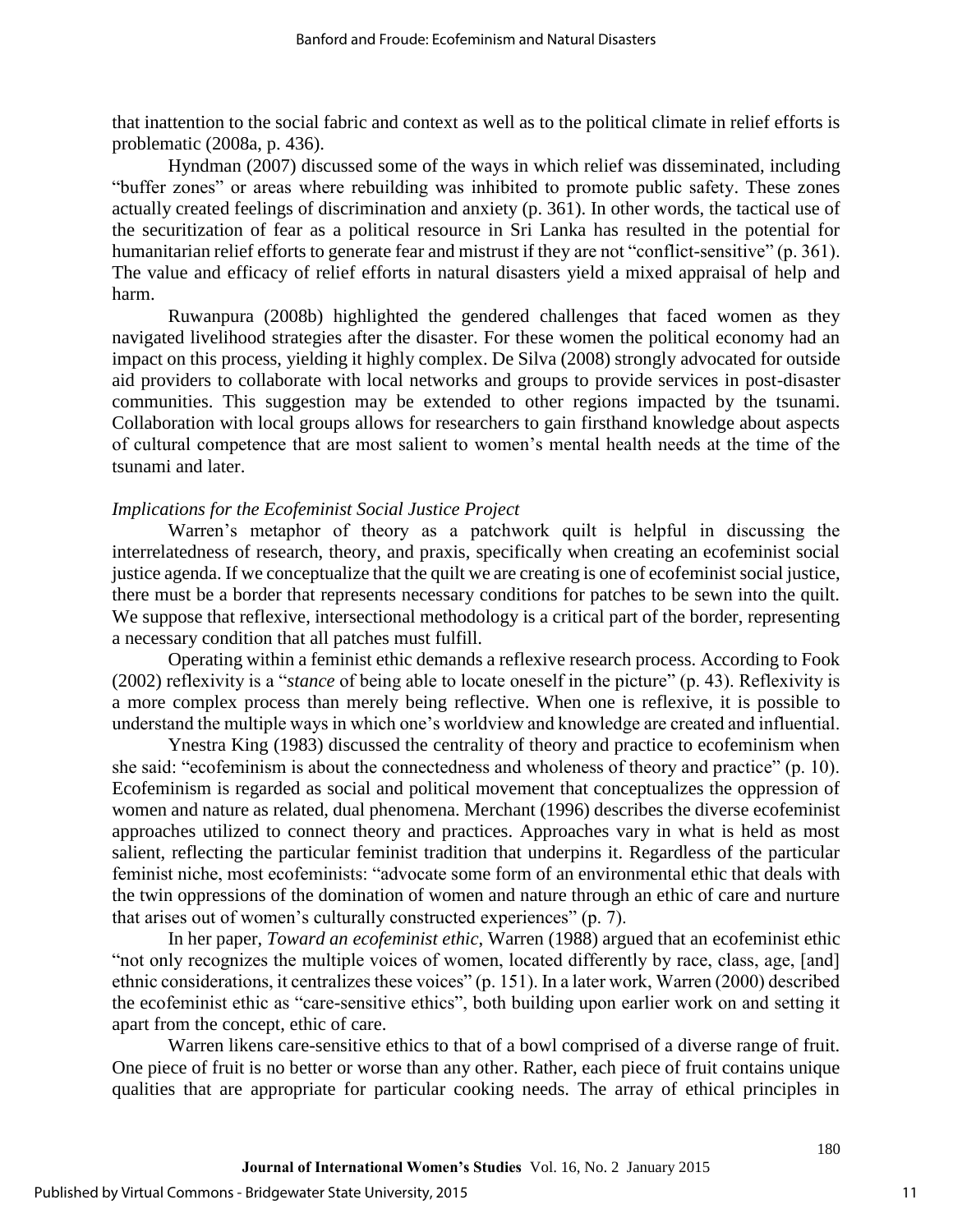Western philosophy is like the array of fruit in the bowl. However, not all ethical principles are eligible candidates for entry into the bowl. Ethical principles must meet the minimum criteria of care-sensitive ethics, which include accounting for emotional as well as rational intelligence and contextualizing individuals' experiences rather than positing universal essentials.

Situating gender at the intersection of race, class, age, and disability status includes the multiplicity of voices that may otherwise remain absent from the body of literature (Collins, 1990). Ecofeminists would extend this argument and suggest that these contextual variables must be studied within the context of the environment in which individuals live. Exploring the environmental context is especially important in the aftermath of a natural disaster as individuals are displaced and impacted unequally. Adopting a reflexive praxis requires that knowledge is fluid and context dependent, morphing through practice, relationship, perception, and observation (Bourdieu & Wacquant, 1992).

Enarson and Meyreles's (2004) review on gender relations in disaster contexts discusses the relationship among gender theorization, public policy, and practical approaches to disaster management. The dominant representations of women as "tearful, beleaguered, and overwhelmed" victims and men as "sturdy and resourceful" that once dominated the literature have given way to social vulnerability conceptualizations of natural disaster survivors and victims (p. 49-50). The authors found that gender and disaster studies often fail at providing an intersectional analysis of gender and class, caste, race, ethnicity, age, and physical abilities.

Enarson and Meyreles (2004) illustrated the regional themes in international gender and disaster analysis with a table comparing highly developed and less developed nations. The major themes on which they reported were: how the disaster was analyzed, how gender was analyzed, level of analysis, and disaster phase emphasized. Highly and less developed nations had many divergent approaches to these research themes. Researchers studying underdeveloped countries tend to explore gender as one of many factors couched in the political, social, and cultural composition of the social environment.

Highly developed nations rarely utilize groups and organizations as a level of analysis in disaster events whereas less developed nations frequently use groups as the level of analysis. Additionally, highly developed nations rarely emphasize the construction of social vulnerabilities to hazards and less developed nations frequently emphasize this phase. Developed nations rarely inquired about women's coping strategies/capacities women's economic activities/gendered divisions of labor, women as environmental resource managers/users, and women's socialpsychological health whereas less developed nations frequently inquired about these topics. Interestingly, developed nations occasionally inquire about violence against women in disaster contexts where less developed nations rarely inquire about this topic (Enarson & Meyreles, 2004).

### **Conclusion**

Ecofeminism is a theory that compliments research on victimizations of individuals after a natural disaster. Highlighting the social constructions of women's practices in daily life prior to the tsunami is one entry point into understanding the intersections of Sri Lankan women's vulnerability after the tsunami. Noting the presence of some discriminatory gender structures that pre-dated the tsunami and became more visible in the aftermath, it is clear that female victimization is not a novel concept in Sri Lanka. When women's responses to the tsunami are conceptualized with an intersectional frame, it becomes clear that marginalized communities experience more negative consequences than those with greater social capital (Enarson & Morrow, 1998).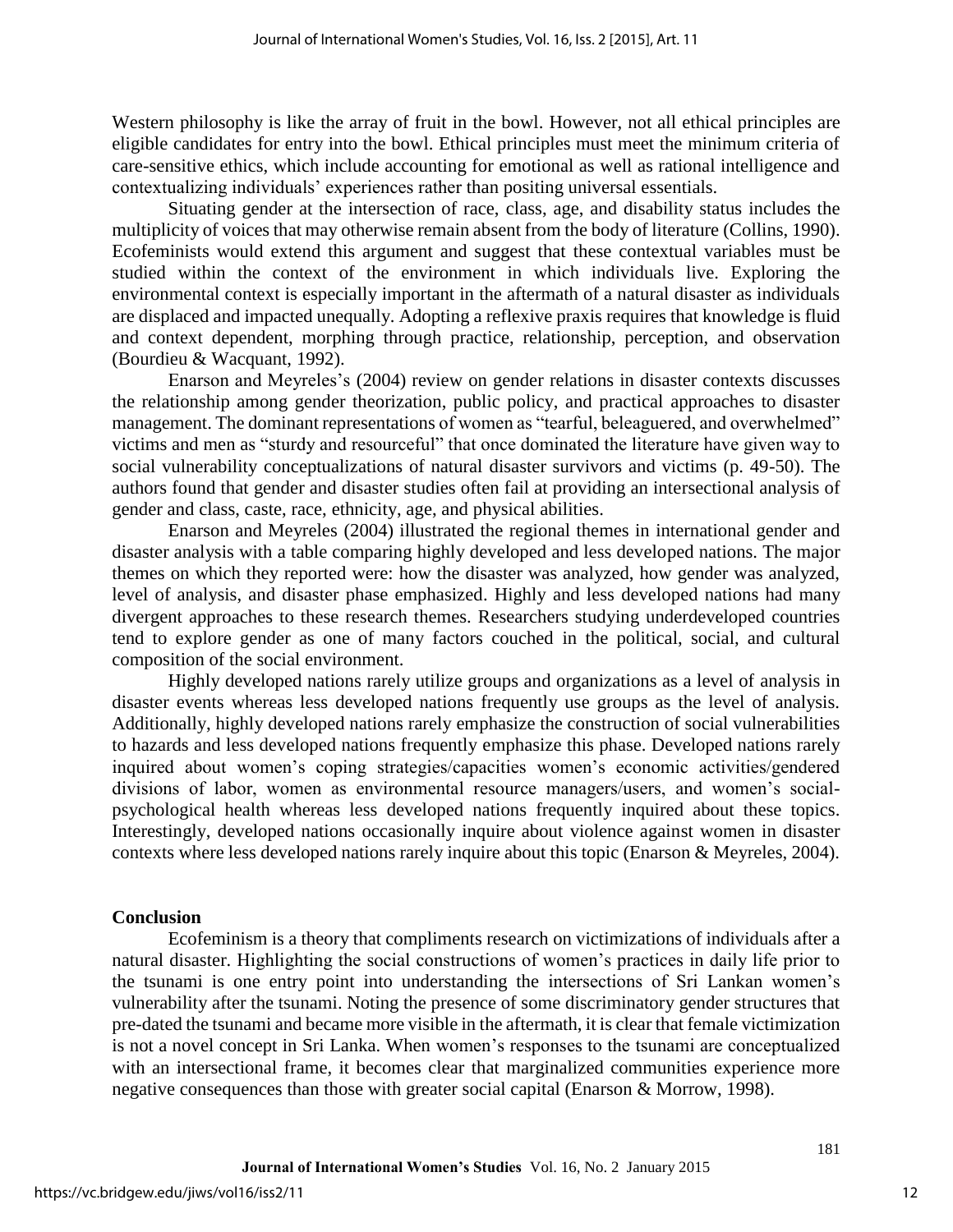Despite the impact of natural disaster on women, the social science literature renders women, especially elders and women of color, virtually silent in the face of natural disaster. This silence serves to privilege other discourses over those of women. There is a social environment that silences and victimizes women; researchers may begin to explore that by conceptualizing natural disaster within an ecofeminist framework. While the authors focus specifically on effects of the tsunami on Sri Lankan communities, an ecofeminist framework may also be useful in other cultural and ecological contexts.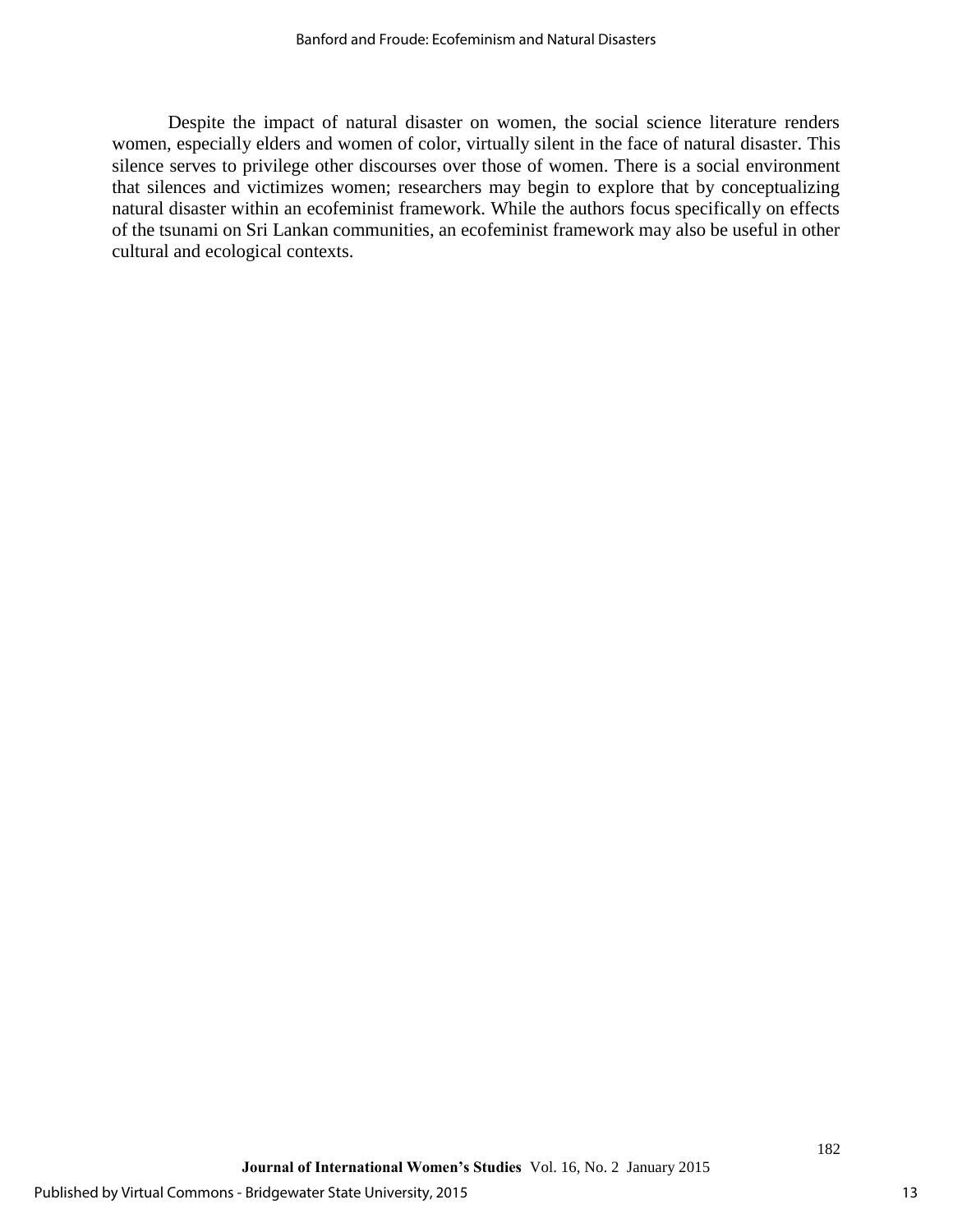**References**

- Abeysekera, S. (2006). Tsunami aftermath: Violations of women's human rights in Sri Lanka C. Akmatova (Ed.). Retrieved from http://www.apwld.org/pdf/Tsunami\_srilanka.pdf
- Ariyabandu, M., & Wickramasinghe, M. (2003). *Gender dimensions in disaster management— A guide for South Asia*. Colombo, Sri Lanka: ITDG South Asia.
- Ayadurai, S., & Sohail, M. S. (2006). Profile of women entrepreneurs in a war-torn area: case study of North East Sri Lanka. *Journal of Developmental Entrepreneurship, 11*(01), 3-17.
- Bakewell, O. (2000). Uncovering local perspectives on humanitarian assistance and its outcomes. *Disasters, 24*(2), 103-116.
- Banford, A., Wickrama, T., Brown, M., & Ketring, S. (2011). The relationship between physical health problems and couple violence and conflict in survivors of the 2004 tsunami: Mediation by marital satisfaction. *International Journal of Mass Emergencies and Disasters, 29*(2), 149-179.
- Biehl, J. (1991). *Rethinking ecofeminist politics*. Boston, MA: South End Press.
- Blaikie, P. M., Cannon, T., Davis, I., & Wisner, B. (2003). *At risk: Natural hazards, people's vulnerability and disasters*. London: Routledge.
- Boano, C. (2009). Housing anxiety and multiple geographies in post-tsunami Sri Lanka. *Disasters, 33*, 762-785.
- Boserup, E. (1970). *Women's role in economic development*. New York: St. Martin's Press.
- Bourdieu, P., & Wacquant, L. J. D. (1992). *An invitation to reflexive sociology*. London: University of Chicago Press.
- Carballo, M., Heal, B., & Hernandez, M. (2005). Psychosocial aspects of the tsunami. *Journal of Royal Society of Medicine, 98*, 396-399.
- Carballo, M., Hernandez, M., Schneider, K., & Welle, E. (2005). Impact of the tsunami on reproductive health. *Journal of the Royal Society of Medicine, 98*, 400-403.
- Carlassare, E. (2000). Socialist and cultural ecofeminism: allies in resistance. *Ethics and the Environment, 5*(1), 89-106.
- Carson, R. (1962). *Silent spring*. New York: First Mariner Books.
- Centre for Humanitarian Dialogue. (2011). Sri Lanka: The link between women's political representation and the peace process. Retrieved from http://www.hdcentre.org/files/Sri%20Lank- %20a%20the%20link%20between%20women's%20political%20representation%20and %20the%20peace%20process%20-%208%20February%202011.pdf
- Collins, P. H. (1990). *Black feminist thought: Knowledge, consciousness, and the politics of empowerment*. Boston, MA: Unwin Hyman.
- Crenshaw, K. (1991). Mapping the margins: Intersectionality, identity politics, and violence againstwomen of color. *Stanford Law Review*, *43*(6), 1241-1299.
- Davidson, J., Stratford, E., & Jenkins, M. (1998). Three ecofeminists speak on women, peace, and nature. *Australian Feminist Studies, 13*(28), 351-356.
- D'Cruz, C. (1990). *Ecofeminism as practice, theory, discourse: An archaelogical and genealogical study.* (Thesis), Murdoch University, Murdoch, Western Australia.
- D'Eaubonne, F. (1974). Feminism or death. In E. Marks (Ed.), *New French Feminisms: An Anthology* (pp. 64-67). New York: Shocken Books.
- de Mel, N. (2007). Between the war and the sea: critical events, contiguities, and feminist work in Sri Lanka. *Interventions, 9*(2), 238-254.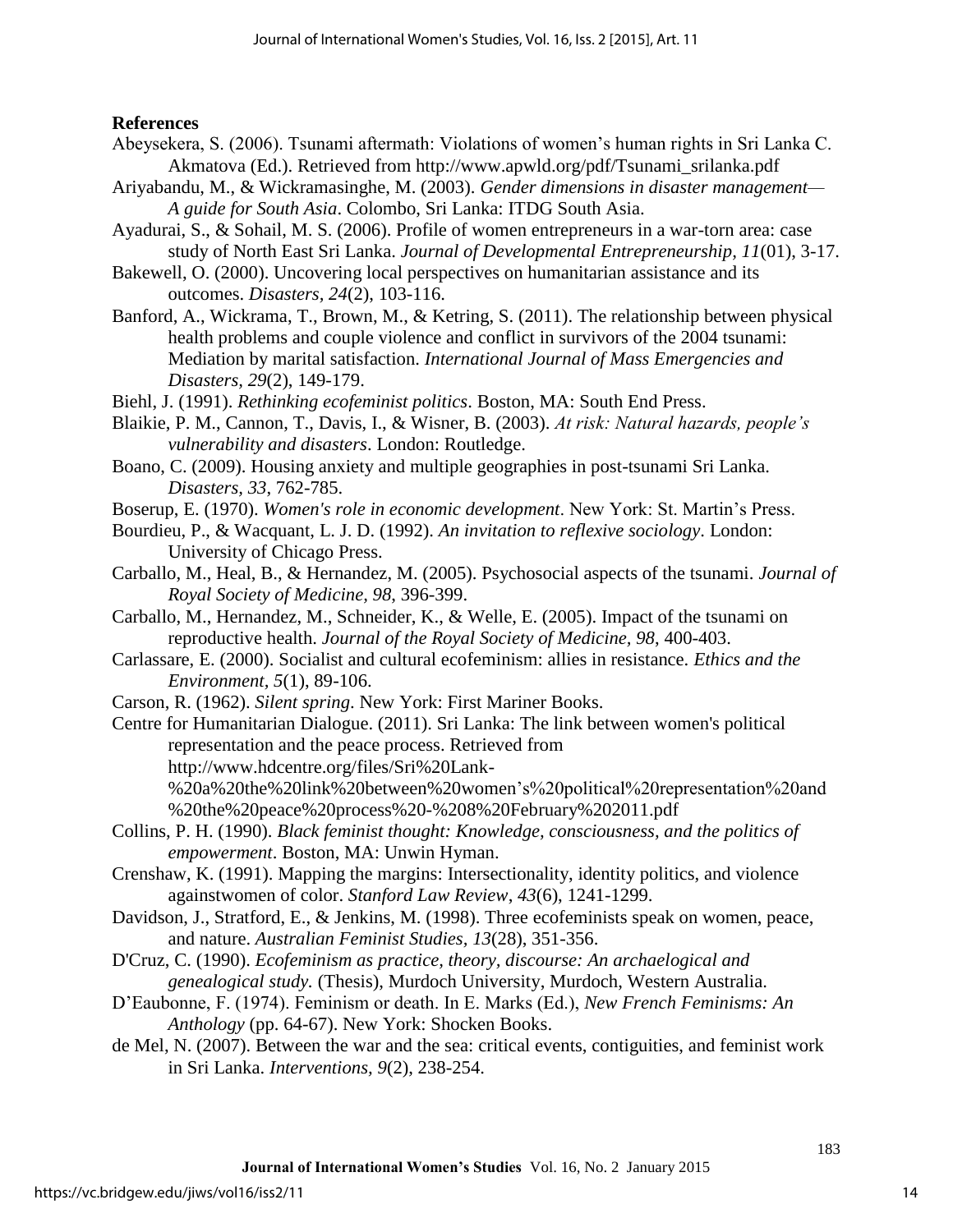- de Mel, N., & Ruwanpura, K. (2006). *Gendering the tsunami: Women's experiences from Sri Lanka*. ICES and UNICEF, Colombo.
- De Silva, M. (2008). Ethnicity, politics and inequality: post-tsunami humanitarian aid delivery in Ampara District, Sri Lanka. *Disasters, 33*, 253-273.
- Dillon, J. (2000). The globalised eoconomy A feminist political ecology perspective. *Women in Welfare Education, 4,* 1-10.
- Enarson, E. B. (2004). Gender matters: Taking points on gender equality and disaster risk reduction. Retrieved from http://gdnoline.org/resources/gendermatters-talkingpointsee04.doc
- Enarson, E. (2007, Winter). *Toward a Feminist Perspective on Women and Disaster*. Keynote address presented at the Women's Rights Law Reporter- Rutgers, State University of New Jersey, Rutgers, NJ.
- Enarson, E. B., Fothergill, A., & Peek, L. (2006). Gender and disaster: Foundations and directions. In R. Havidan, E. L. Quarantelli & R. R. Dynes (Eds.), *Handbook of disaster research* (pp. 130-146). New York: Springer.
- Enarson, E. B., & Meyreles, L. (2004). International perspectives on gender and disaster: Differences and possibilities. *The International Journal of Sociology and Social Policy, 24*(10/11), 49-93.
- Enarson, E. B., & Morrow, H. (Eds.). (1998). *The gendered terrain of disaster: Through women's eyes*. Westport, Connecticut and London: Praeger Publishers.
- Environmental Foundation Limited (2006). The conservation of marine and coastal ecosystems in Sri Lanka. *Report on a Forum Held September 26th 2006.* http://www.efl.lk/wpcontent/uploads/2011/03/Conservation-of-Marine-and-Coastal-Ecosystems-in-Sri-Lanka- \_EFL-BP\_.pdf
- Fernandez, L. S., Byard, D., Lin, C.-C., Benson, S., & Barbera, J. A. (2002). Frail elderly as disaster victims: emergency management strategies. *Prehospital and disaster medicine, 17*(02), 67-74.
- Fothergill, A. (1996). Gender, risk, and disaster. *International Journal of Mass Emergencies and Disasters, 14*(1), 33-56.
- Flannery, M. C. (2001). Quilting: A feminist metaphor for scientific inquiry. *Qualitative Inquiry, 7*(5), 628-645.
- Fisher, S. (2010). Violence against women and natural disasters: Finding from post-tsunami Sri Lanka. *Violence Against Women, 16,* 902-918.
- Fook, J. (2002). *Social work: Critical theory and practice*. Thousand Oaks, CA: Sage Publications Limited.
- Gaard, G. (Ed.). (1993). *Living interconnections with animals and nature*. Philadelphia, PA: Temple University Press.
- Ganesan, M. (2006). Psychosocial response to disasters—some concerns. *International Review of Psychiatry, 18*(3)*,* 241-247.
- Haraway, D. (1988). Situated knowledges: The science question in feminism and the privilege of partial perspective. *Feminist Studies, 14*(3), 575-599.
- Hesse-Biber, S. N. (2011). *Handbook of feminist research: Theory and praxis*. Thousand Oaks, CA: Sage Publications, Inc.
- Hewitt, K. (1997). *Regions of risk: A geographical introduction to disasters*. Essex: Longman.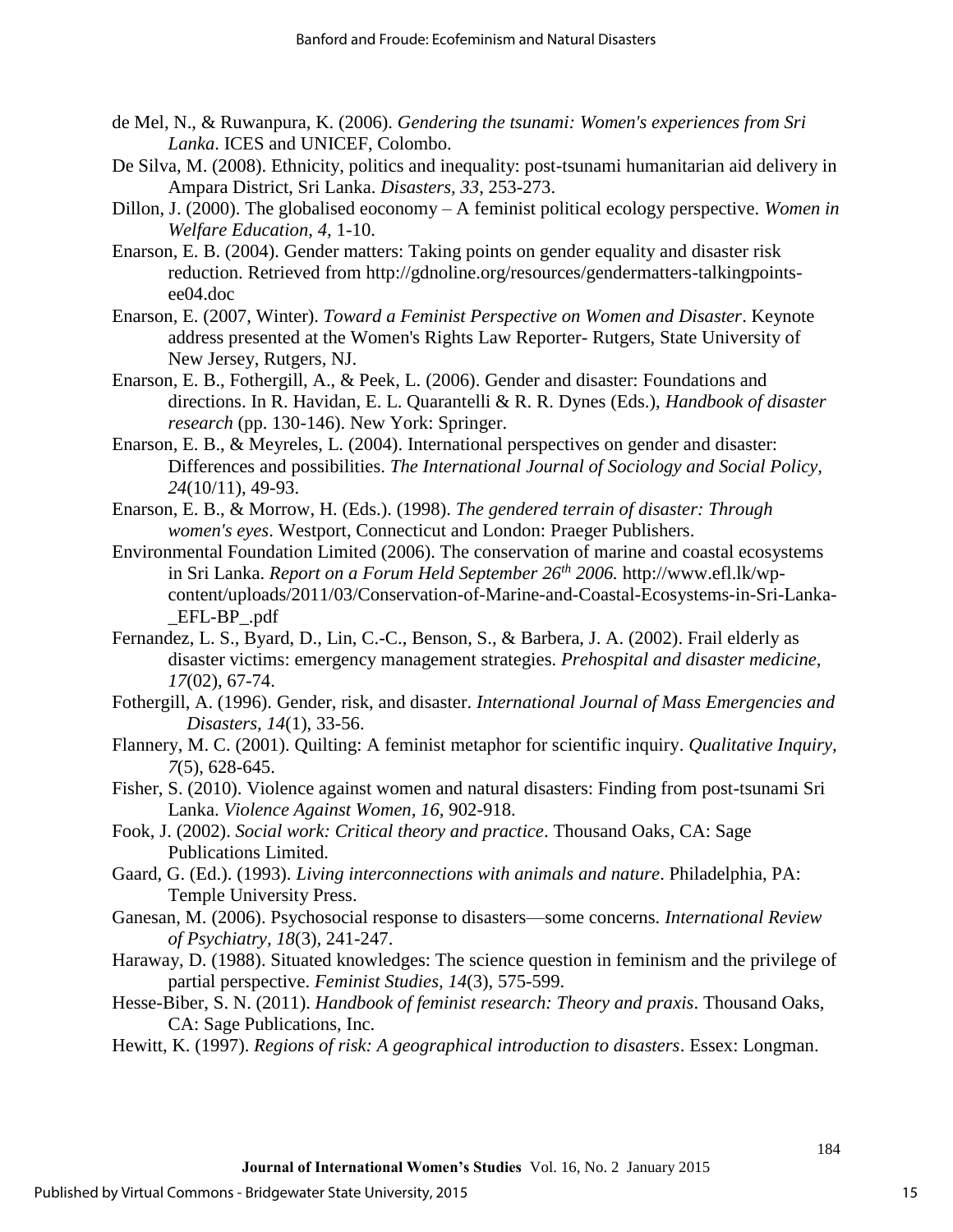- Houghton, R., Wilson, T., Smith, W., & Johnston, D. (2010). If there was a dire emergency, we never would have been able to get in there: Domestic violence reporting and disasters. *International Journal of Mass Emergencies and Disasters, 29*, 270-293.
- Hussein, A. (2000). *Sometimes there is no blood: Domestic violence and rape in rural Sri Lanka*. Colombo, Sri Lanka: International Centre for Ethnic Studies.
- Hyndman, J. (2007). The securitization of fear in post-tsunami Sri Lanka. *Annals of the Association of American Geographers, 97*, 361-372.
- Hyndman, J. (2008). Feminism, conflict, and disasters in post-tsunami Sri Lanka. *Gender, Technology and Development, 12*, 101-121.
- Jain, S. (1984). Women and people's ecological movement: a case study of women's role in the Chipko Movement in Uttar Pradesh. *Economic and Political Weekly*, *19*(41), 1788-1794.
- King, Y. (1983). The eco-feminist imperative. In L. Caldecott & S. Leland (Eds.), *Reclaim the earth: women speak out for life on earth*. London: Women's Press.
- King, Y. (1990). Healing the wounds: Feminism, ecology, and the nature/culture dualism. In I. Diamond & G. Orenstein (Eds.), *Reweaving the world: The emergence of ecofeminism*. San Francisco: Sierra Club Books.
- Lim, J. H., Yoon, D., Jung, G., Kim, W., & Lee, H. C. (2005). Medical needs of tsunami disaster refugee camps. *Family Med, 37*(6), 422-428.
- MacDonald, R. (2005). How women were affected by the tsunami: A perspective from Oxfam. *PLos Medicine, 2*(6), 474-475.
- MacKinnon, C. A. (2005). Sexuality. In W. Kolmar & F. Barkowski (Eds.), *Feminist theory: A reader* (2nd ed.). Boston: McGraw Hill.
- Malhotra, A., & Mather, M. (1997). Do schooling and work empower women in developing countries? Gender and domestic decisions in Sri Lanka. *Sociological Forum, 12*, 599- 630.
- Mellor, M. (1992). *Breaking the boundaries: Towards a feminist green socialism*. London: Virago Press.
- Mellor, M. (1997). *Feminism and ecology*. New York: New York University Press.
- Mellor, M. (2000). Feminism and environmental ethics: A materialist perspective. *Ethics and the Environment, 5*(1), 107-123.
- Merchant, C. (1989). *Ecological: Nature, gender, and science in New England*. Chapel Hill: University of North Carolina Press.
- Merchant, C. (1990). Ecofeminism and feminist theory. In I. Diamond & G. Orenstein (Eds.), *Reweaving the world: The emergence of ecofeminism*. San Francisco: Sierra Club.
- Merchant, C. (1992). *Radical ecology: The search for a livable world*. New York: Routledge, Chapman, and Hall.
- Merchant, C. (1996). *Earthcare: women and the environment*. New York: Routledge, Inc..
- Mileti, D. S. (1999). *Disasters by design: A reassessment of natural hazards in the United States*. Joseph Henry: Washington, DC.
- Mills, S. (1998). Postcolonial feminist theory. In S. Jackson & J. Jones (Eds.), *Contemporary feminist theories* (pp. 99-112). Edinburgh: Edinburgh University Press.
- Morgan, R. (1996). Light bulbs, radishes and the politics of the 21st century. In D. Bell & R. Klein (Eds.), *Radically speaking: Feminism reclaimed*. North Melbourne: Spinifex.
- Mudur, G. (2005). Aid agencies ignored special needs of elderly people after tsunami. *BMJ: British Medical Journal, 331*(7514), 422.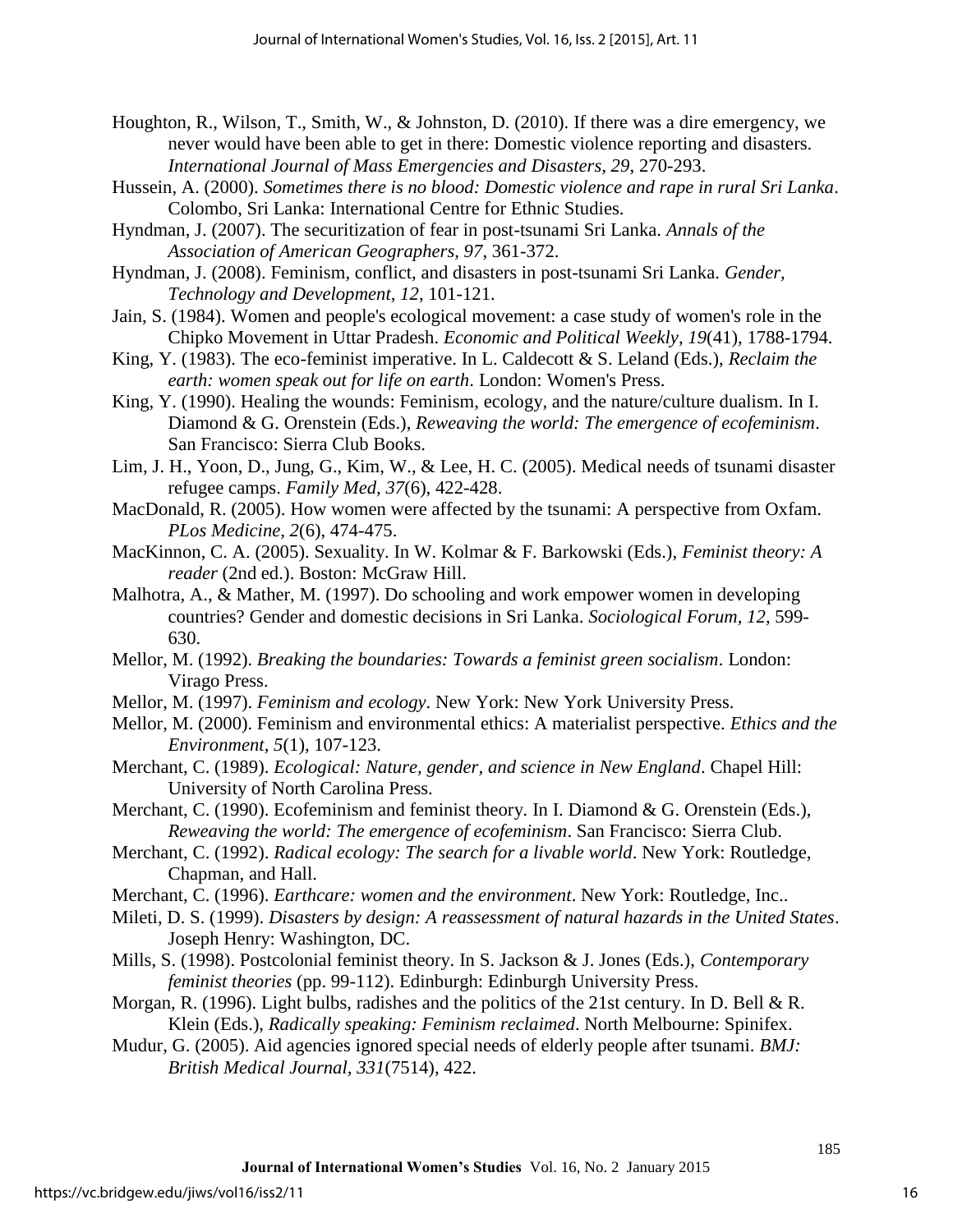- Murphy, P., & Gaard, G. (Eds.). (1998). *Ecofeminist literary criticism: Theory, interpreataion, pedagogy.* Champaign, Il: University of Illinois Press.
- Najarian, L. M., Goenjian, A. K., Pelcovitz, D., Mandel, F., & Najarian, B. (1996). Reolcation after a disaster: Posttraumatic stress disorder in Armenia after the earthquake. *Journal of the American Academy of Child and Adolescent Psychiatry, 35*(3), 374-383.
- Nebehay, S. (2011). Amnesty seeks international probe on Sri Lanka war crimes. Retrieved from http://af.reuters.com/article/worldNews/idAFTRE7862RH20110907
- Nishikiori, N., Abe, T., Costa, D. G. M., Dharmaratne, S. D., Kunii, O., & Moji, K. (2006). Who died as a result of the tsunami? – Risk factors of mortality among internally displaced persons in Sri Lanka: a retrospective cohort analysis. *BMC Public Health, 6*, 73-81.
- Oxfam Briefing Note. (2005). *The tsunami's impact on women*. Retrieved from: http://www.preventionweb.net/files/1502\_bn050326tsunamiwomen.pdf.
- Prentice, S. (1988). Taking sides: What's wrong with ecofeminism? *Women and Environments, 10*(3), 9-10.
- Quarantelli, E. L. (1994). *Draft of a sociological disaster research agenda for the future: Theoretical, methodological and empirical issues (Preliminary Paper No. 228)*. Newark, DE: University of Delaware Disaster Research Center.
- Rees, S., Pittaway, E., & Bartolomei, L (2005). Waves of violence Women in post-tsunami Sri Lanka. *The Australian Journal of Disaster and Trauma Studies ,* v. 2005-2.
- Ruether, R. R. (1975). *New woman new earth: Sexist ideologies and human liberation*. New York: Seabury.*Singapore Journal of Tropical Geography, 29(3)*, 325-340.
- Salleh, A. (1995). Nature, woman, labor, capital: Living the deepest contradiction. In M. O'Connor (Ed.), *Is capitalism sustainable? Political economy and the politics of ecology*. New York: Guilford Press.
- Sandilands, C. (1994). Political animals: The paradox of ecofeminist politics. *Trumpeter, 11*(4), 167-194.
- Spretnak, C. (1990). Ecofeminism: Our roots and flowering. In I. Diamond & G. Orenstein (Eds.), *Reweaving the world: The emergence of ecofeminism* (pp. 3-14). San Francisco: Sierra Club.
- Spretnak, C. (1989). Naming the cultural forces that push us toward war. In D. E. H. Russell (Ed.), *Exposing nuclear fallacies*. New York: Pergamon.
- Steinglass, P., & Gerrity, E. (1990). Natural disasters and post-traumatic stress disorder: Shortterm versus long-term recovery in two disaster-affected communities. *Journal of Applied Social Psychology, 20*(21), 1746-1765.
- Trohanis, Z. E., & Svetlosakova, Z, & Carlsson-Rex, H. (2011). Making women's voices count in natural disaster programs in East Asia and the Pacific. Retrieved from http://wwwwds.worldbank.org/external/default/WDSContentServer/WDSP/IB/2011/07/2 2/000356161\_20110722025725/Rendered/PDF/634070BRI0Box30nder0M30web00PUB LIC0.pdf
- Uyangoda, J. (2005). Ethnic conflict, the state and the tsunami disaster in Sri Lanka. *Inter-Asia Cultural Studies, 6*(3), 341-352.
- Warren, K. (2000). *Ecofeminist philosophy: A western perspective on what it is and why it matters*: New York: Rowman & Littlefield Pub, Inc.
- Warren, K. (1988). Toward an ecofeminist ethic. *Studies in the Humanities*, 15, 140-156.
- Warren, K. (2002). Response to my critics. *Ethics and the Environment, 7*(2), 39-59.